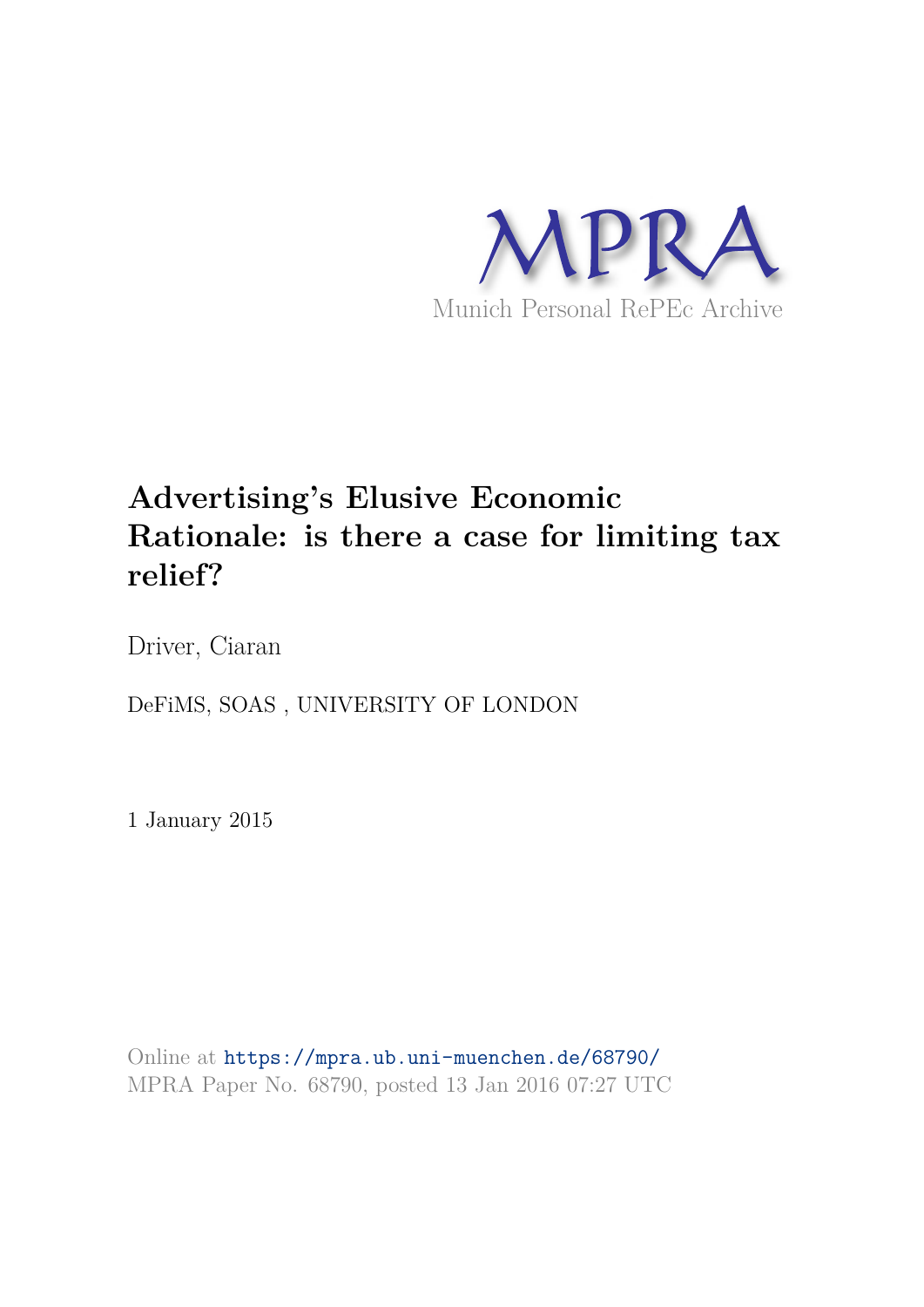**NOTICE: this is the author's version of a work that was accepted for publication in the** *Journal of Economic Surveys***. Changes resulting from the publishing process, such as peer review, editing, corrections, structural formatting, and other quality control mechanisms may not be reflected in this document. Changes may have been made to this work since it was submitted for publication. A definitive version is published with reference** DOI: 10.1111/joes.12122 **available as:** 

**"Advertising's Elusive Economic Rationale: public policy and taxation" http://onlinelibrary.wiley.com/journal/10.1111/(ISSN)1467-6419/earlyview**

# Advertising's Elusive Economic Rationale: is there a case for limiting tax relief?

Ciaran Driver

Professor of Economics,

Department of Financial and Management Studies,

SOAS, University of London,  $UK<sup>1</sup>$ 

KEYWORDS:

 $\overline{a}$ 

Advertising; Policy; Economic Theory

WORDCOUNT: 9600

<sup>&</sup>lt;sup>1</sup> Department of Financial and Management Studies, SOAS, University of London, Thornhaugh St., Russell Square, London WC1H 0XG, UK. Email c.driver@soas.ac.uk; telephone: +44(0)2078984993 Research Facilities are gratefully acknowledged from the Regulatory Institutions Network (RegNet) at the Australian National University during the writing of this paper. I am indebted to John Braithwaite of ANU for encouragement and for comments received at a seminar held at Regulatory Institutions Network (RegNet) on 25 February 2013 and to participants at the 2012 annual conference of the European Network on the Economics of the Firm at Bologna, Italy, September. Thanks also to Alberto Iozzi for suggestions on an earlier draft and to Mike Dietrich, Anne Phillips and Grahame Thompson for useful comments.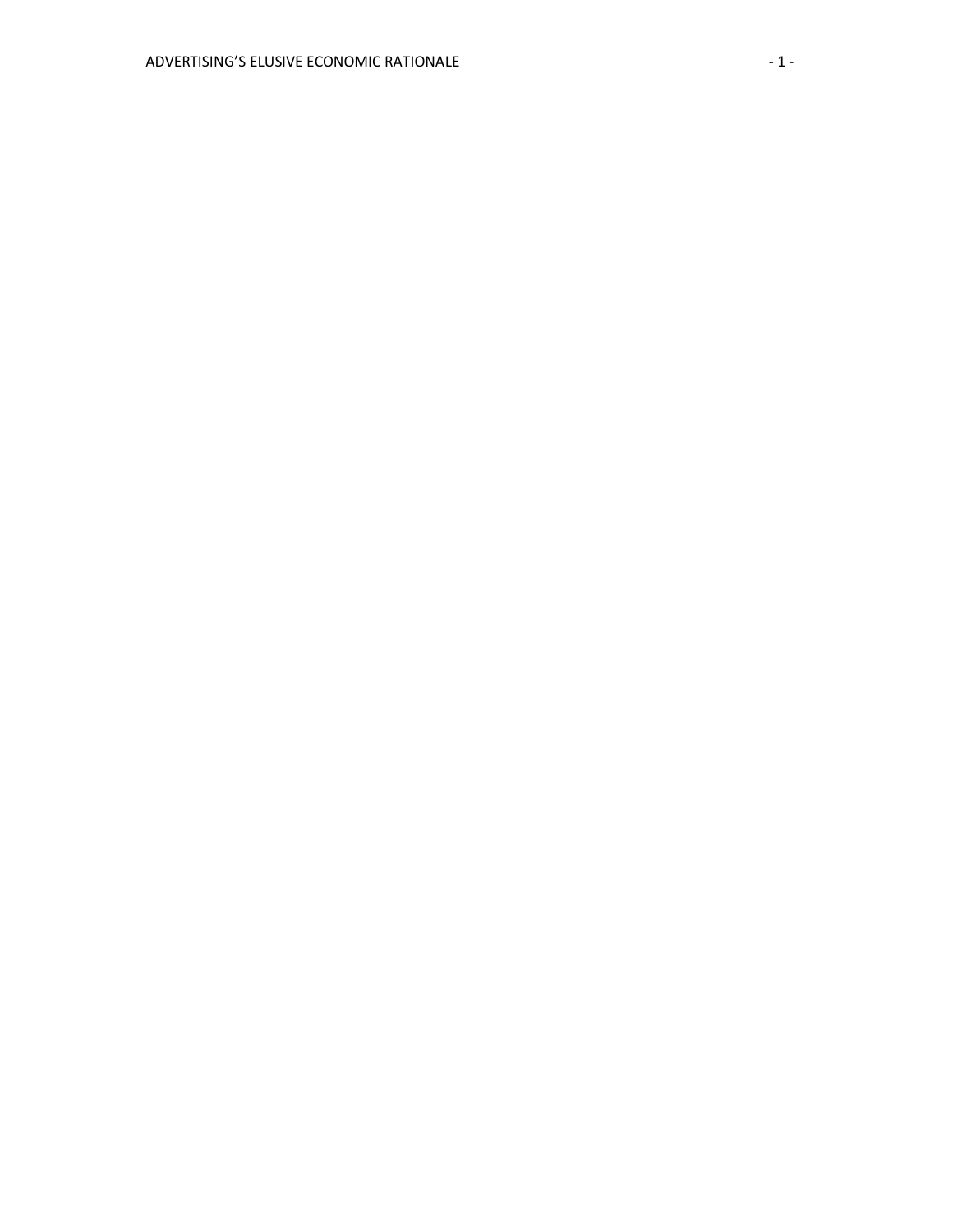# Advertising's Elusive Economic Rationale: is there a case for limiting tax relief?

# **ABSTRACT**

Advertising and its effects have been debated for well over a century. In the last few decades a generally sceptical view of the benefits of advertising has been overturned by a series of academic advances in economics that detail a variety of ways in which advertising may affect the economy and society. This academic work has however been paralleled by a growing popular and political opposition to advertising and its social effects. In this article, the positive economic case for advertising is challenged by an assessment of the main channels of its influence and by a review of the associated empirical findings on its economic and wider impact. A policy response of limiting the tax deductibility of business advertising is explored.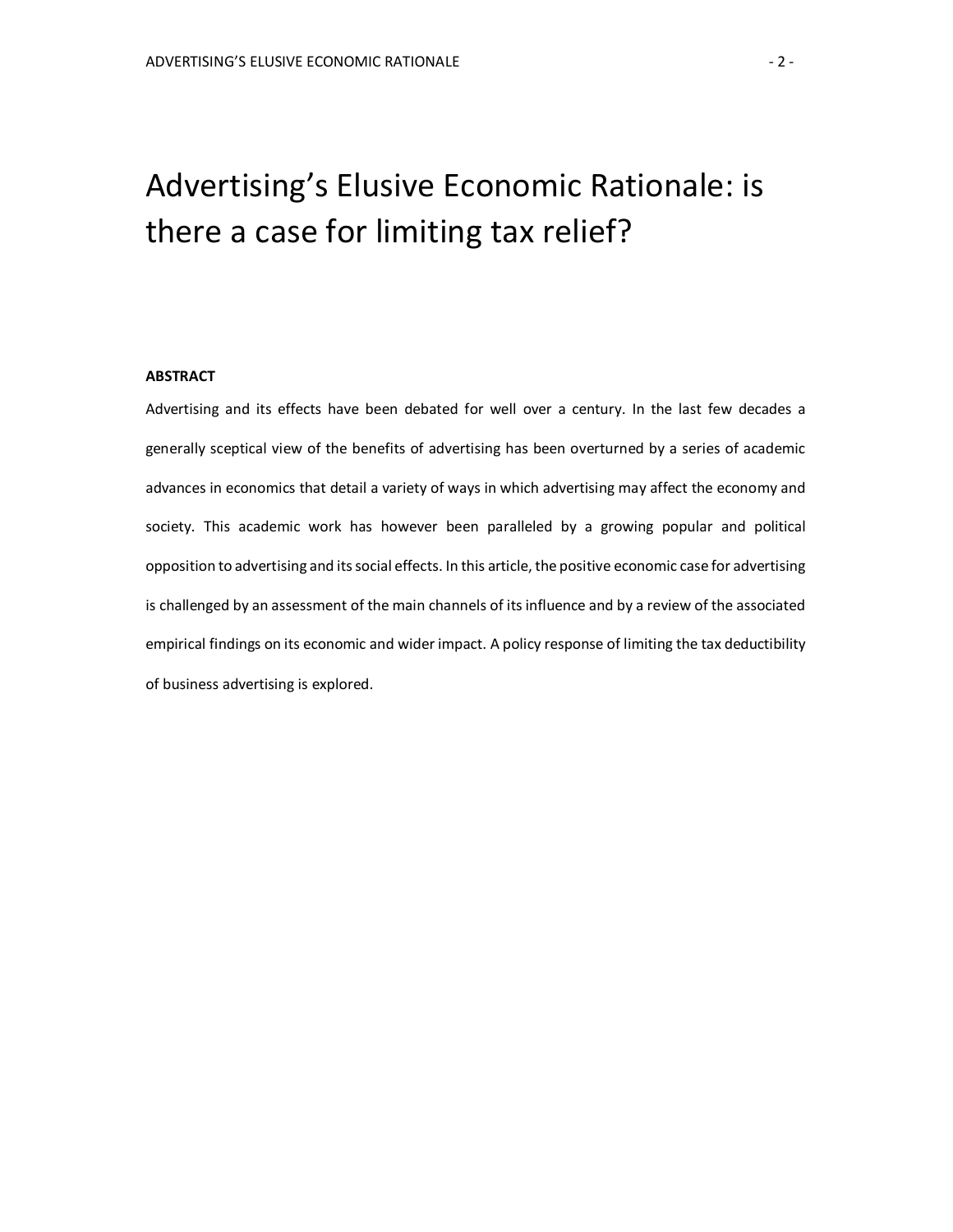# **INTRODUCTION**

 $\overline{a}$ 

Advertising comprises a major part of the economy. In the United States it accounts for over two percent of GDP, more than the percentage allocated to tertiary education. If consumer viewing time were valued at a minimal US\$5 an hour, the total cost of learning to shop - in terms of producing and consuming ads - would match the total education spend of the US. International comparisons are made difficult by the lack of a consistent definition of advertising similar to the Frascati manual for Research and Development (R&D). Nevertheless it appears that other developed countries are not far behind the US in advertising intensity with recent estimates around 1.5% of GDP for Germany and the UK (Molinari and Turino 2009). Advertising to GDP ratios have been argued to be constant over time with cointegration observed between the two series (Jung and Seldom 1995). Although some industries scarcely advertise at all, for many others it accounts for a high proportion of retained profit; the ratio of advertising to sales may exceed that for R&D. That is so, both for relatively low-spending R&D industries such as consumer products (7% for ads compared with 2% for R&D), and for some high-spending R&D industries such as pharmaceuticals (24% compared with 13%). Some advertising is public but the amount is negligible e.g. 95% of US food information is private (Gallo 1999)*.* For large listed companies, the accumulated advertising spend in terms of brand value accounts for about a quarter of their stock-market valuation.<sup>2</sup>

 A perennial question in the history of advertising is whether it is excessive from a social point of view. Put differently, are the economic benefits sufficient to outweigh the opportunity cost as well as the

<sup>&</sup>lt;sup>2</sup> For various data sources on advertising, see Bittlingmayer (2008) for historical US data; Advertising Age Data Center for current US statistics; and for other countries, Nielson Media Research. See also: Gagnon & Lexchin (2008) for pharmaceuticals; Vitorino (2010) for brand values; and for US television viewing statistics, Statisticbrain (2014). Official US figures are recorded in the *Statistical abstract of the United States* (various issues) published by US Bureau of Census, Washington, DC.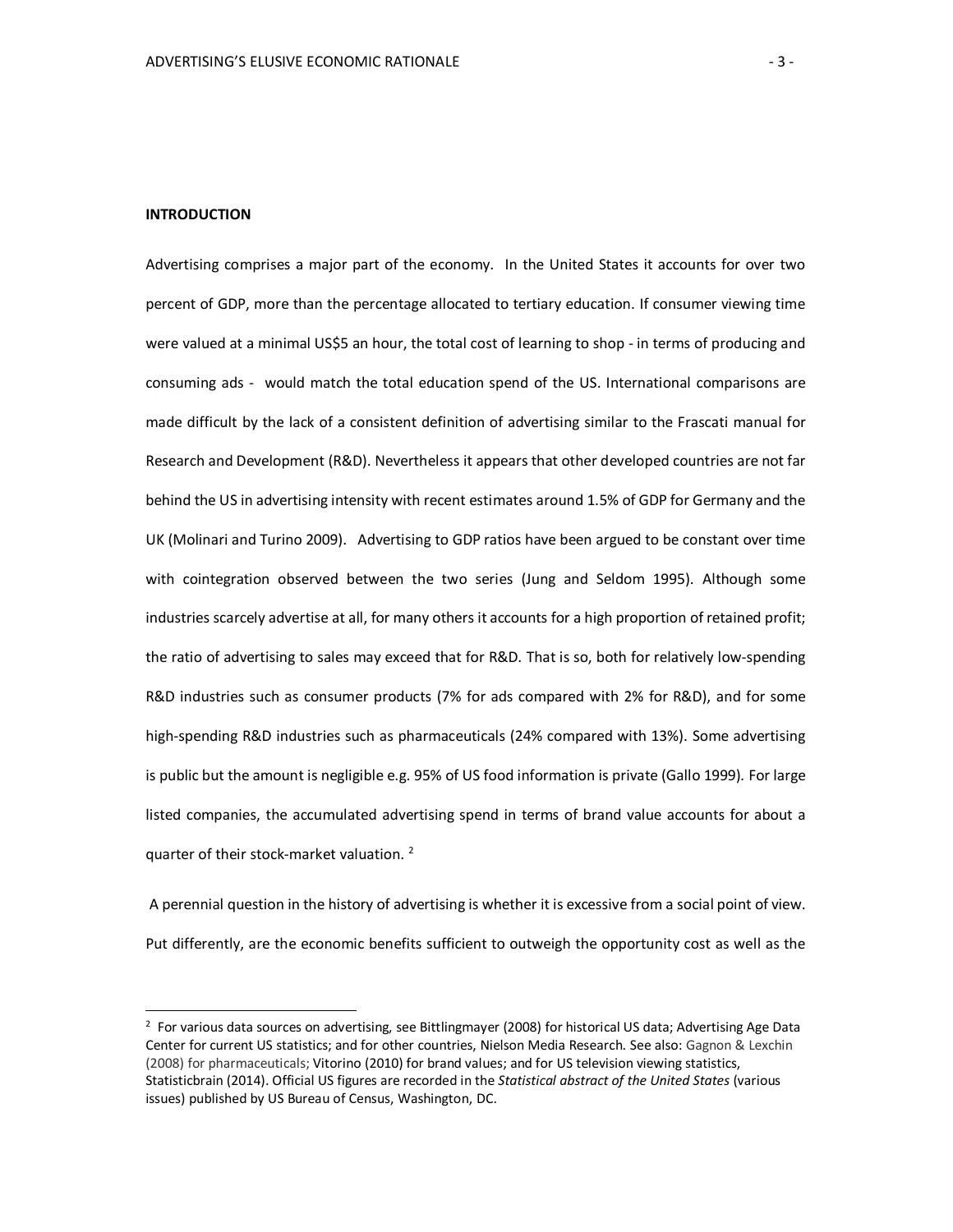costs that advertisers oblige others, including consumers, to bear? Advocates for advertising claim a variety of economic benefits: it boosts competition, thus improving quality and pricing; by raising innovation it results in higher quality output, and it accelerates the growth of new businesses. (Deloitte 2013). It is possible that all these claims are true at some basic level of advertising. It may even be true that the rise of capitalism owes less to standard factors of production than to the "sweet talk" that makes it all happen (McCloskey 2010). The issue is not whether advertising should be eliminated but whether current levels are grossly excessive. In this article we explore that question and also review the macroeconomic evidence that advertising promotes measured economic growth. We begin, however, with an account of how advertising affects the consumer and the regulation of that relationship.

Advertising works through altering buyers' behaviour and it evokes mixed responses from consumers (Shavitt et al 1998). Not surprisingly, relatively few respondents wish to see all the ads they are exposed to, so it is difficult to analyse advertising in the same way as other market goods and services. Although most respondents say that they enjoy ads, there is a very large majority for the statement that "ads are way too annoying" (Mehta 2000). Political theorists such as Sandel (2012) argue that public space is being eroded without public assent, as for example where ambient advertising is extended to the branding police cars, school teaching materials and parks.

In the UK, the advertising industry's own think-tank shows that public support for advertising is not only low but that it has fallen from 50% in the mid-1990s to only 30% in 2009. The same data show that the current level of trust in the advertising industry at 20% is only slightly above that of the alcohol industry and falls below even that for the government (25%) and banks (29%) despite the persistent financial crisis that prevailed at the survey date (Credos 2011). Such concerns have not only been expressed for general advertising but also in respect of internet ads (Schlosser et al 1999) and mobile phone ads (Tsang et al 2004). The view forecast in Gates et al (1996) that information technology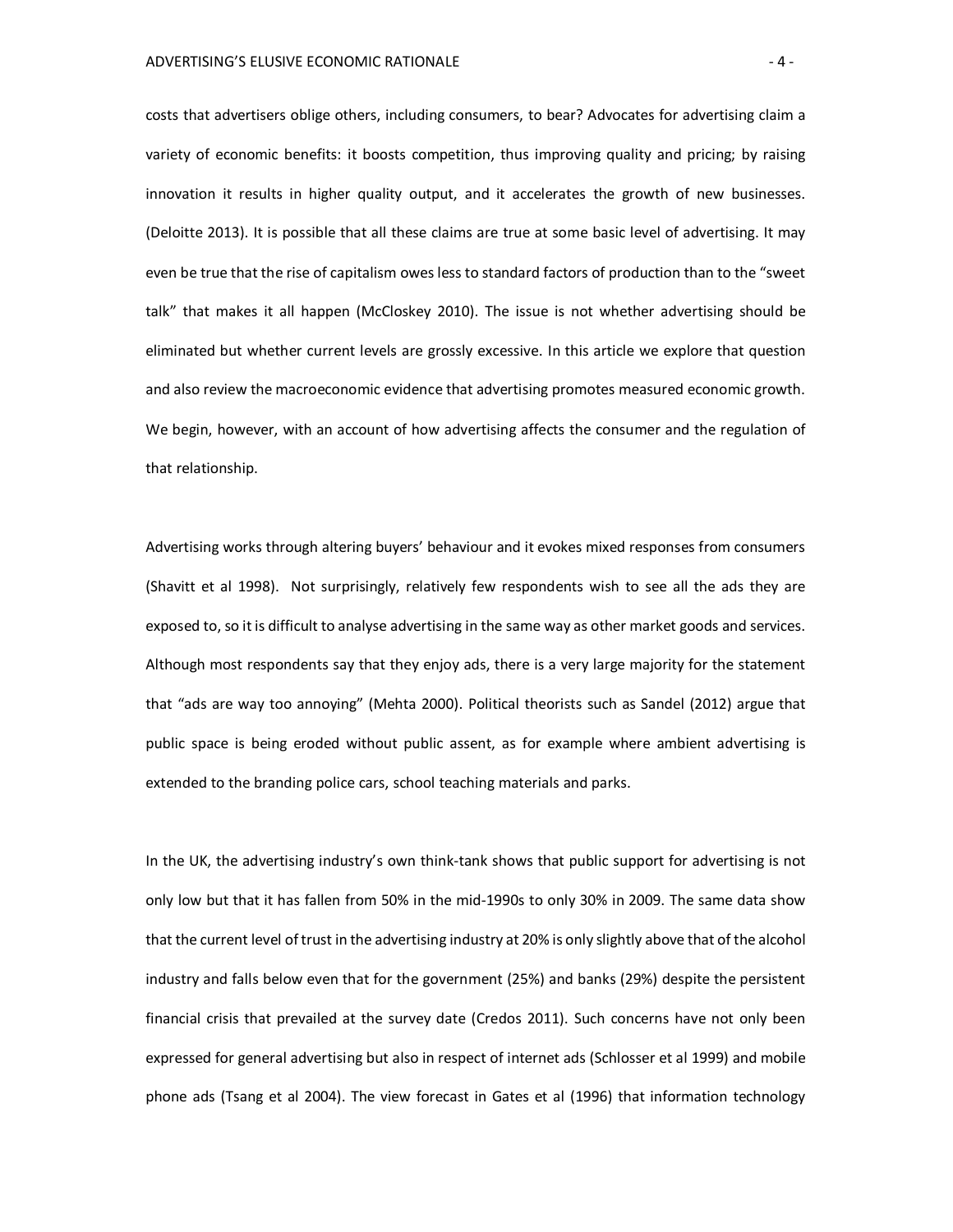would result in ads becoming simultaneously more targeted and less objectionable has not been borne out, as greater information gathering has led to extensive data mining and proliferation of unwanted ads.

Policy makers and regulators are to some degree responsive to such public concern. For example, city authorities in Sao Paulo Brazil and Los Angeles have eliminated or reduced billboard advertising, as was already the case for some smaller US states. In the UK, the Office of Fair Trading has investigated consumers' views on the advertising of pricing (OFT 2010). In the European Union (EU), tobacco advertising on TV has been banned since the 1990s. However, the general tendency is for public policy to be focused on a small number of defined issues, such as the advertising of vice goods, or promotions aimed at minors. On the big question of the role of advertising in society and the economy, there seems little appetite for developing any general framework and the advertising industry presses for this to remain so (Credos 2011). Indeed, advertising tends to be treated in public policy discussion as an investment equally desirable to other intangible one such as organisational capacity, training or innovation (Marrano et al 2007). In the US, however, there has been some attempt to restrict general advertising, with the pressure for this originating in political representation. One example is the 2013 proposal to exclude advertising as a tax-deductible business expense. Another is the "Calm Act" of 2010 that forced broadcasters to limit the sound volume of ads to the average of the programme in which they appeared. $3$ 

One possible reason why regulators tend to shy away from a broad perspective on advertising may be the proliferation of complex economic theories that inhibit forming a general overview due to the resultant uncertainty. If economic gains cannot be quantified, it is hard to prove that they are

1

 $3$  A joint bi-partisan and bi-cameral proposal in the US initiated in 2013 calls for businesses to be allowed to deduct only 50% of costs in the year the advertising runs and then amortize the deduction of the remaining 50% over a period of five or 10 years (Advertising Age 2014). The Calm Act reversed previous deregulation measures and according to its sponsor was the most popular legislation she introduced in her 18 years in Congress; for details see Federal Communications Commission (2014).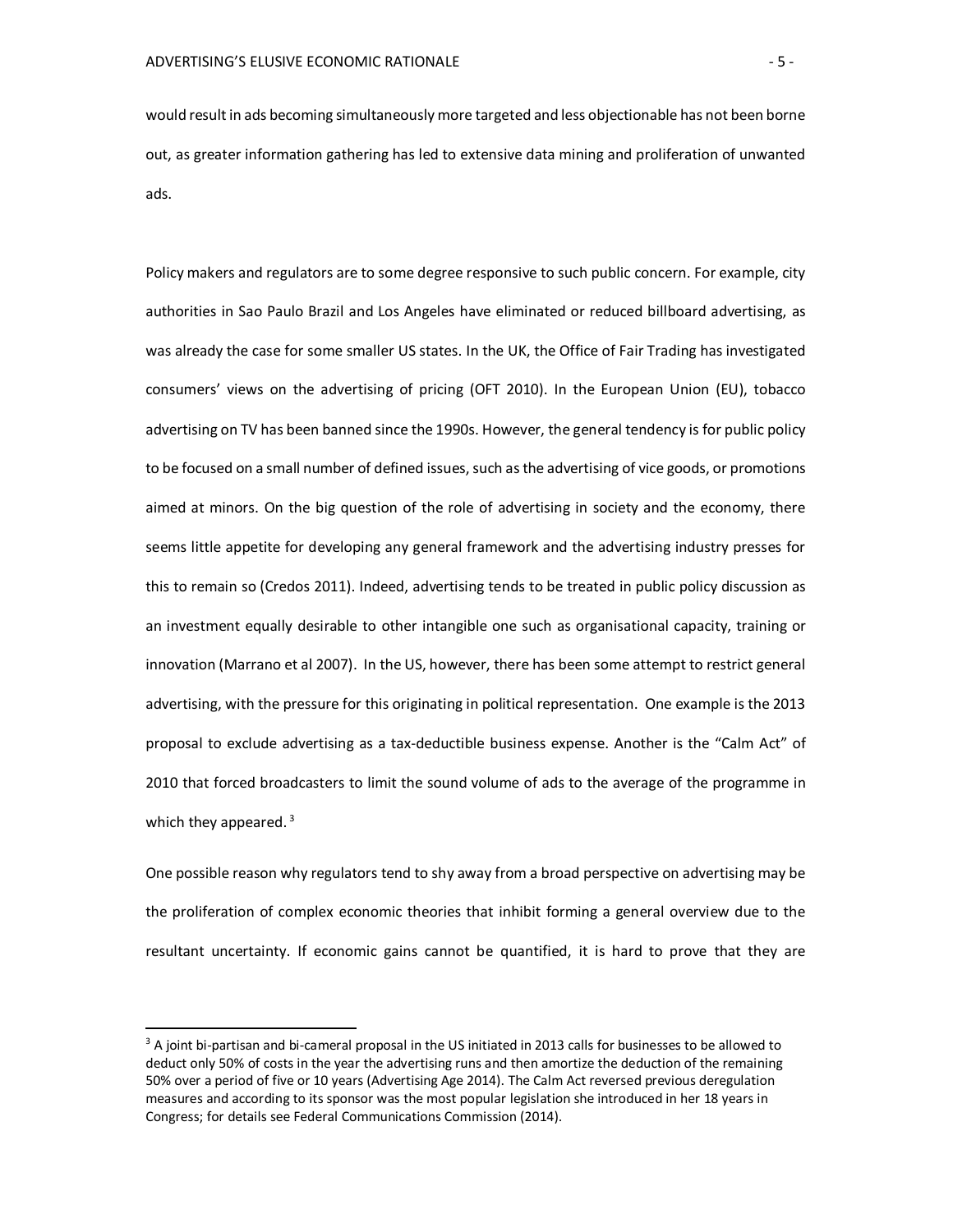outweighed by social costs. To be sure, there is a long tradition within even mainstream economics of a sceptical or adverse attitude to advertising that is not all that different to that of the public. By the 1970s such adverse views had become commonplace, reinforced by key texts such as Galbraith (1958). Yet, a set of counter-arguments has managed to neutralise these sceptical views; so many channels of advertising influence have now been identified that no general approach seems possible (Bagwell 2005). Judgement is also clouded by doubts over the applicability of economic rationality to predicting responses to advertising (Tirole 1988, 289). Nor can the approach of stylised facts be relied on to produce consensus; much of the empirical literature shows marked inconsistencies that illustrate the difficulty of econometric testing where few variables can be considered predetermined (Bagwell 2005).

 The aim of this article is to interrogate the various theories so as to form a conditional cost-benefit view of advertising. It will be argued that the benefits are much less certain than commonly assumed so that even a small amount of social harm may imply an excess. This conclusion is reached on a balance of evidence view. It is not necessary or even usual for public policy to be informed by a single unified theory. Deep controversies exist for most standard industrial interventions such as environmental protection, promoting competition or subsidising R&D. It is reasonable, therefore, to ask whether a robust policy conclusion can be extracted from the plurality of existing theories on advertising and we return to that after establishing the analytical case.

# **ECONOMIC VIEWS**

Advertising changes the willingness of consumers to purchase for a number of possible reasons. Advertising may convey information – at the basic level, the existence of a good or its price but more generally about the nature of the product or service. In addition or alternatively, advertising may involve a manipulation of desire if preferences are not stable and given. Some of this image creation that is welcomed by the consumer in the form of identity badging and social prestige. Advertising may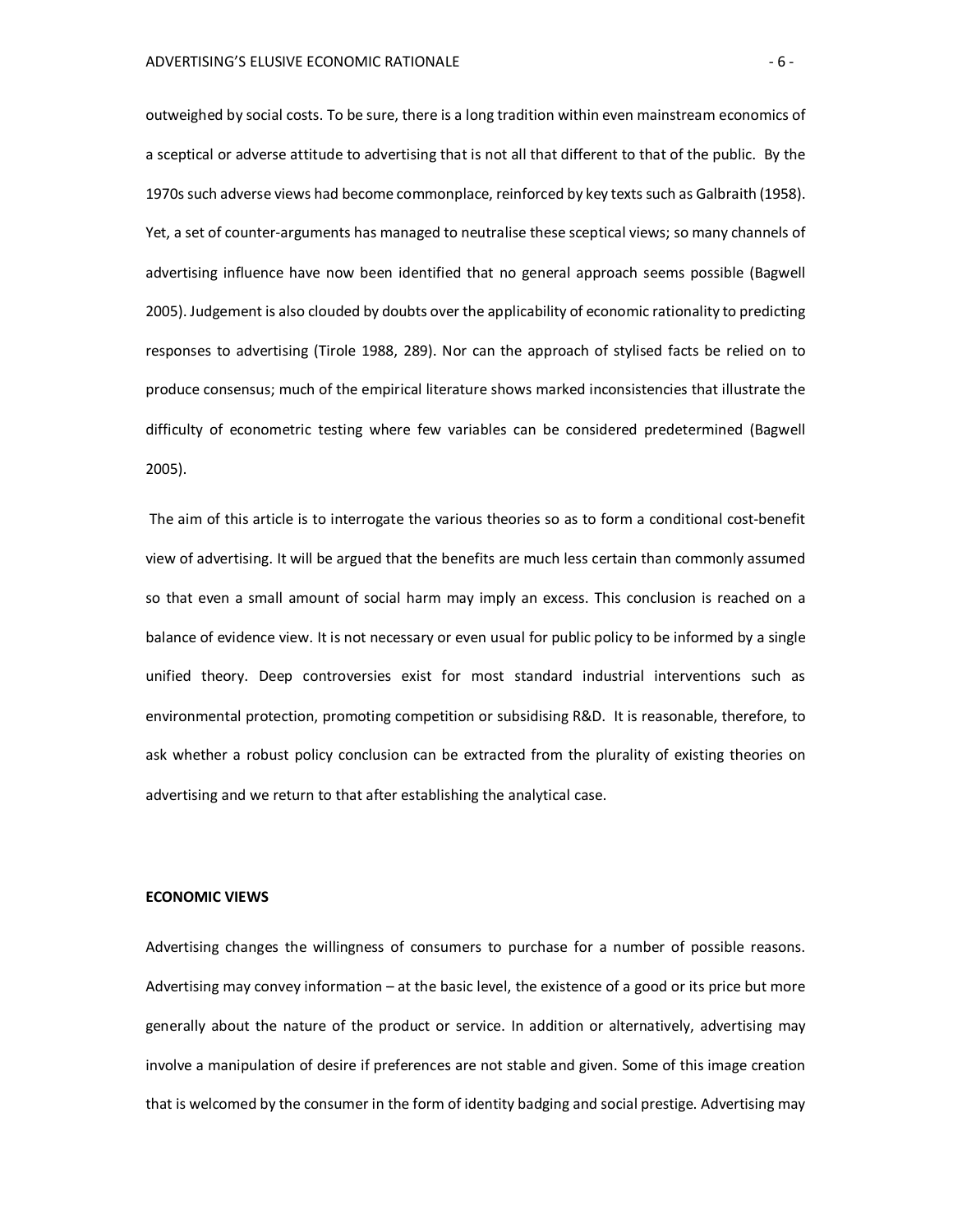also reassure, as when a costly advertisement signals product quality even if it contains no specific information. In addition to these effects on the individual consumer, advertising may involve interaction between firms that leads to systematic effects on the economy and society. In this section we assess these matters.

# **Information and Persuasion**

The categorisation above does not draw a firm line between informative and persuasive advertising. All advertising is persuasion but it is conventional to use the term informative when advertising leads to increased demand to buy at the existing or lower price(which will expand the market). Often this point is illustrated with cases where advertising has formerly been banned and, when legalised, results in a fall in price and more consumption. The example of spectacles and optometry is one test case where price fell under advertising - though the issue of whether advertising increased or reduced the quality-adjusted price is in dispute. In cases where health claims are classified as legal due to scientific advances, there is evidence that this has increased sales in areas such as cholesterol reduction or high fibre diets. Such arguments suggest that some threshold level of advertising is beneficial, if it is accurate.

The term persuasive advertising is used to indicate an induced demand change corresponding to a likely higher price as a result of greater product differentiation. Formally, Informative advertising does not make demand less price elastic while persuasive advertising does. A traditional view in the long literature on advertising is that persuasive advertising is worse than informative advertising. This is because advertised information tends to expand demand, which is not only good for the firm but also benefits the additional consumers, as their willingness to pay exceeds the market price (for all but the marginal consumer). If firms cannot extract this benefit or "consumer surplus" they will underadvertise in informative advertising *i.e*. expand the market less than a social planner would and on this reasoning more informative advertising would improve welfare.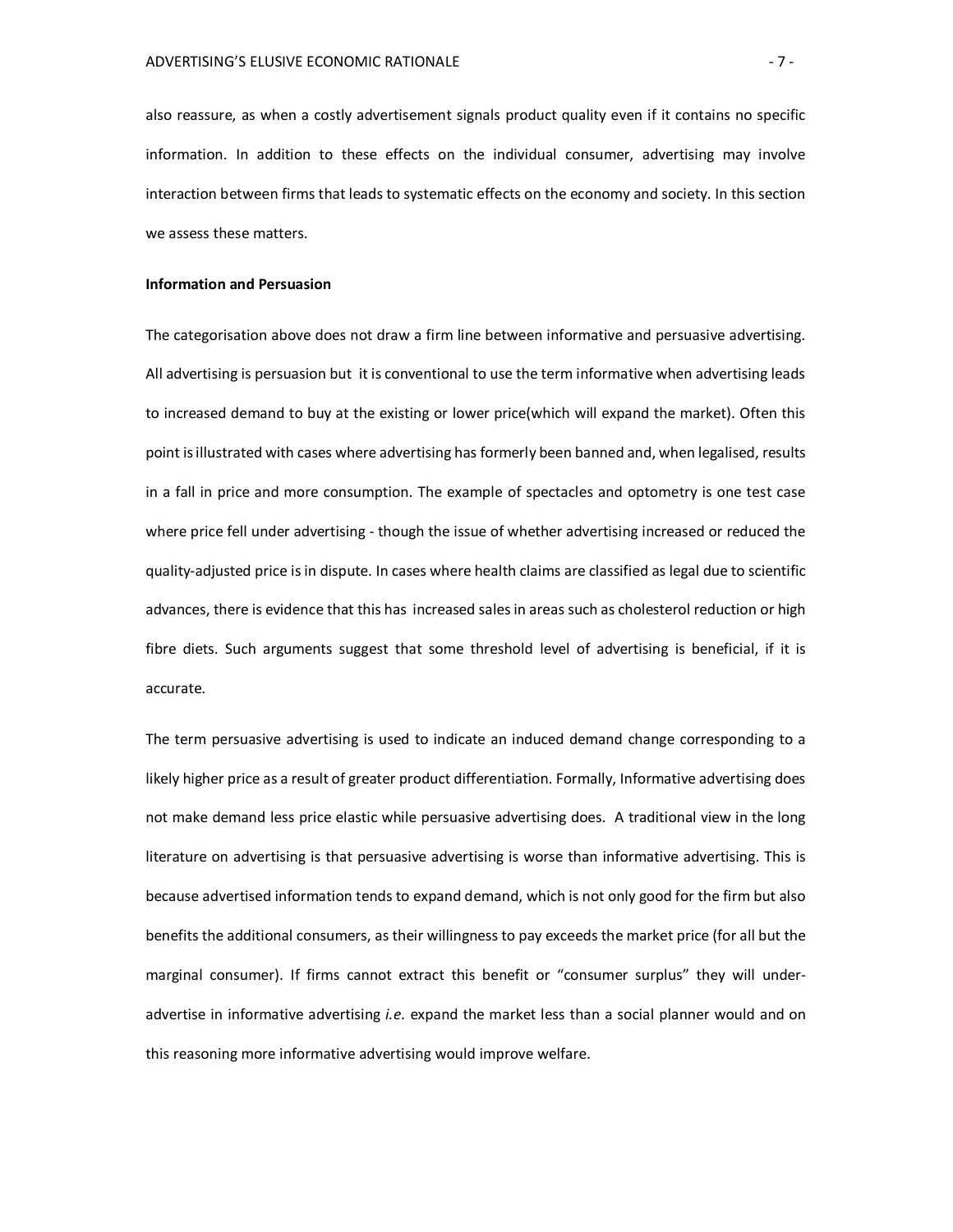One response to the above view has been to judge the acceptability of advertising in terms of the relative weight of information and persuasion. At first sight that seems a simple task, achieved by inspecting the nature or location of the ads. For example, TV ads are generally classed as persuasive; they convey a message that branded products are worth paying a premium for. In the US, TV ads dominate the others in terms of expenditure share, suggesting that the category of informative advertising accounts for only a small part of the total (Belleflamme and Peitz 2010 p.136). In the UK expenditure monitored by the Advertising Association suggests that the ad spend on print media equals that for TV, but of that print spend, only a small proportion is accounted for by classified advertisements that are clearly informative. Information content can also be audited. Marketing studies indicate that there are relatively few direct cues in most ads to attract specifically new customers. Even for magazine advertisements, price information is given for only one in five cases (Anderson and Renault 2006). More generally price information, even where it exists, is regarded as misleading by over half of consumers (OFT 2010, 11). Other studies show some - but not majority support for the view that advertising makes them aware of buying opportunities, while a large majority reports that advertising is "more manipulative than informative" (Mehta 2000).

Not everyone is convinced by these arguments that consign informative advertising to a minor role. It is argued that TV ads - even those that have little specific content - can nevertheless serve also to inform by persuading people to try out new products. Indeed, since non-verifiable advertising claims are not credible, subtle indirect cues may offer as much or little guidance as concrete ones (Kay 1995). The appropriate classification of an ad can, on this view, only be tested by investigating whether they influence *new* customers more than existing customers who have already sampled the product, thus indicating information rather than persuasion. An iconic article, required reading for industrial economics students, demonstrates this for a particular brand of yoghurt advertised on US TV in the 1980s (Ackerberg 2001). Yet the interpretation of the result seems open. There appears to be a sample selection effect in that the brand (Yoplait 150) is untypical in containing specific information on the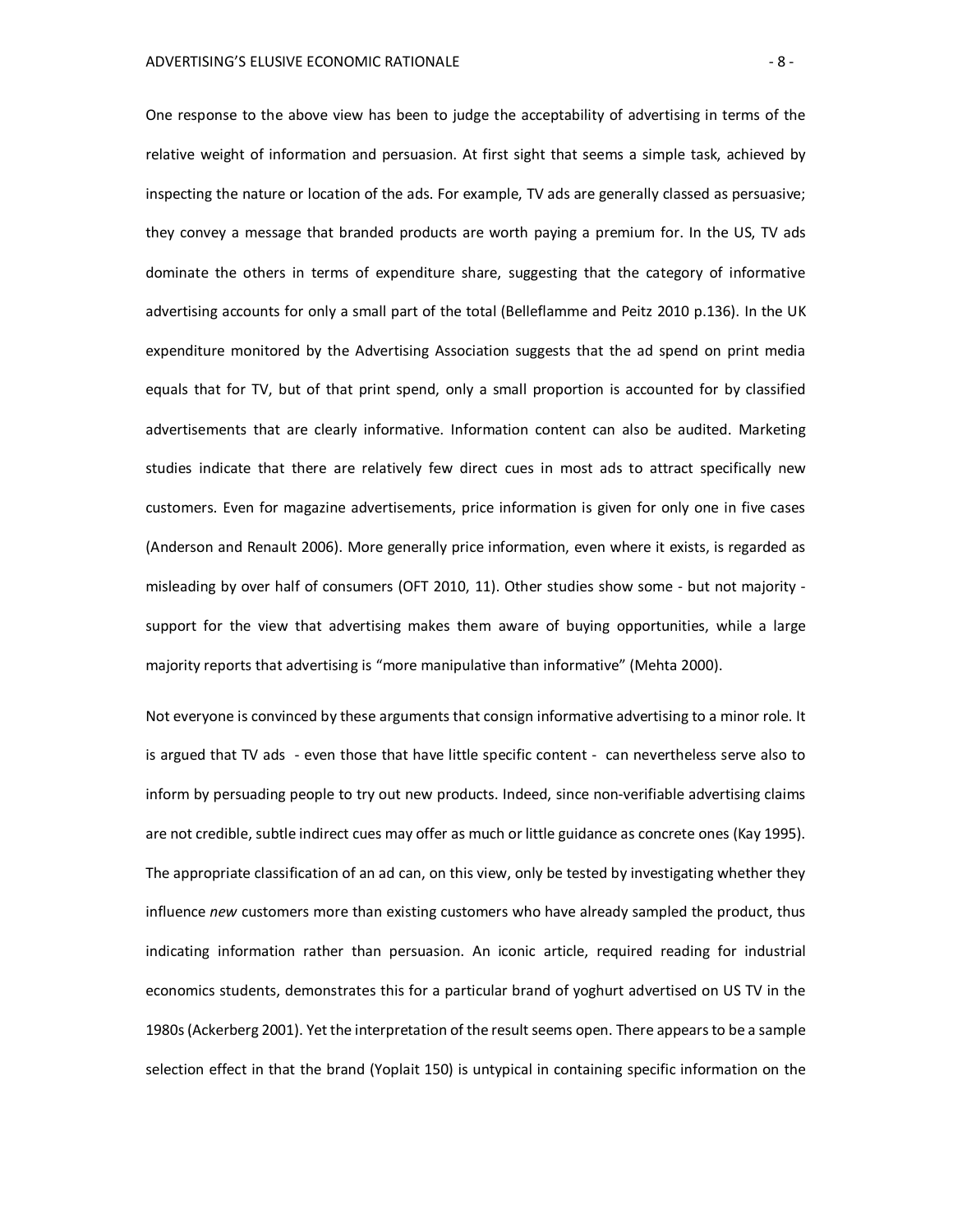product (calorie count of 150) thus making it more likely to find that it may trigger new purchases.<sup>4</sup> Exactly the same point applies to some other studies of how advertising affects the demand curve. In the US, Direct-to- Consumer (DTC) ads for anti-depressants appear to expand the market by increasing the pressure of new patients seeking prescriptions from doctors, rather than persuading existing patients to purchase their full prescription quantities (Meyerhoefer and Zuvekas 2008). This may indicate that pharmaceutical advertising expands the market – and to that extent is informative - but, as with the specific information in Yoplait, here again we have a codified product with a known product specification and is, therefore, a-priori more likely to be informative. Highlighting such cases does not help to counter the weight of evidence that most advertising is not informative.

### **Informative but combative advertising**

1

As shown above, when we abstract from competition effects, a positive view of informative advertising can be supported, as welfare is directly improved. Under competition however, where firms advertise against rivals, the "business stealing" effect noted by Marshall (1919) may overturn any benefit that exists under monopoly, as firms are led by a prisoners' dilemma logic to incur fixed costs in combative advertising that exceed what they would prefer to do, were they able to cooperate. The effects here have been established by assuming that advertising provides truthful information that allows customers to search for brands with particular characteristics and thus bring consumer gains by increased competition and lower prices (Grossman and Shapiro 1984). Nevertheless the *overall* effect has been shown to be negative once there is a sufficient number of competing brands so that there is only a small probability of a consumer being ignorant of all available choices. Grossman and Shapiro assume inelastic demand which seems reasonable for brands in a mature market so that advertising is just about market share gains and losses; for empirical support see (Lambin 1976). In

<sup>4</sup> This feature is stressed in the 1980s vintage of Yoplait ads whereas a decade later the emphasis had changed to the more obviously persuasive notion that it was a "French" yoghurt. Contrast the two clips respectively in : <https://www.youtube.com/watch?v=SYXKR\_VZmIo>; <http://www.youtube.com/watch?v=Ktb9ETD4orI>, both accessed 24/02/2014.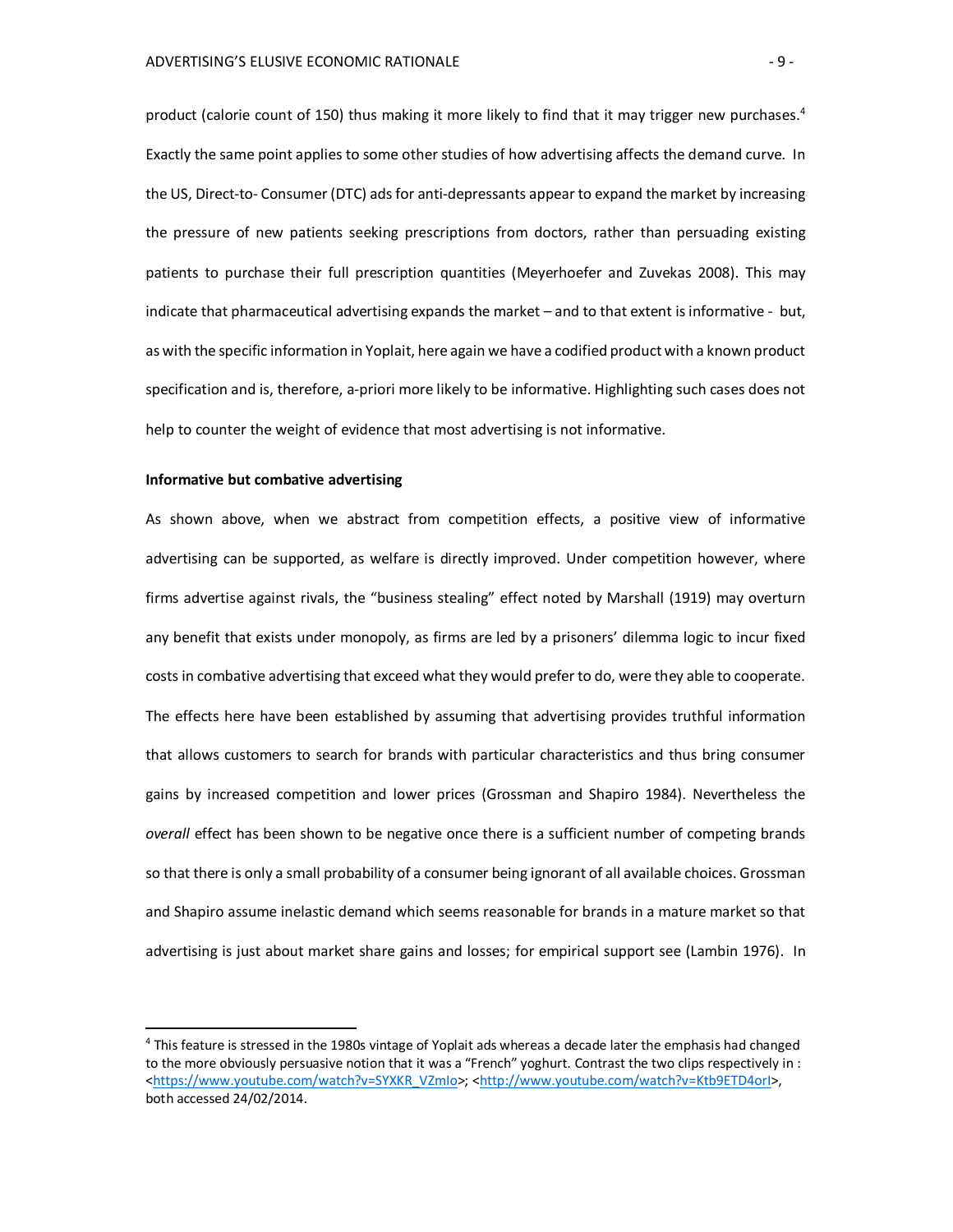this case, the beneficial aspect of improved matching between consumers and products is dominated by the wasteful aspect of "merely shuffling consumers between firms." (Grossman and Shapiro 1984, 76).

The above result is for truthful advertising but the case is stronger where this is not so, which apparently is by no means unusual. For example, about half of respondents to the UK investigation on price advertising (OFT 2010, Annex H) say that information has resulted in 'wasted journeys', 'wasted time' or 'extra hassle', and around a third of consumers say it results in 'giving up on searching for the best price' or in their 'buying an inferior product'. False or unsubstantiated claims may result in large shifts in consumer patterns of behavior as is evident from substantial damages awarded in class action claims on health products. In addition to false claims, ads can also mislead by omission of relevant information, an issue of particular concern with regard to health products. While the anti-depressant DTC ads mentioned earlier may formally correspond to the economist's notion of information, the authors remark that the product promotion conveys "no real information" that would allow consumers to learn their true match with the product." (Meyerhoefer and Zuvekas 2008, 2).<sup>5</sup> It appears then that even advertising classed as informative may conceal numerous "bads" as well as some undoubted goods.

#### **Persuasion and Social Prestige**

1

Combative behaviour is not only a feature of informative advertising; it also characterises persuasive advertising where it does not have the virtuous effect of lowering price. If such advertising is effective but can be neutralised by rival advertising, the end result may be to leave market shares unchanged but at a higher resource cost for firms Such advertising is a feature of many consumer industries such as beer, tobacco, or cleaning agents, where price sensitivity falls as consumers become (temporarily)

<sup>&</sup>lt;sup>5</sup> Other work on DTC advertisements found that they provided the consumer "...with confusing and incomplete information" , that nearly 90% of doctors thought that too much money was spent on DTC advertising, and that documentation was more informative than listening to sales reps (Parker and Pettijohn pp. 283, 289)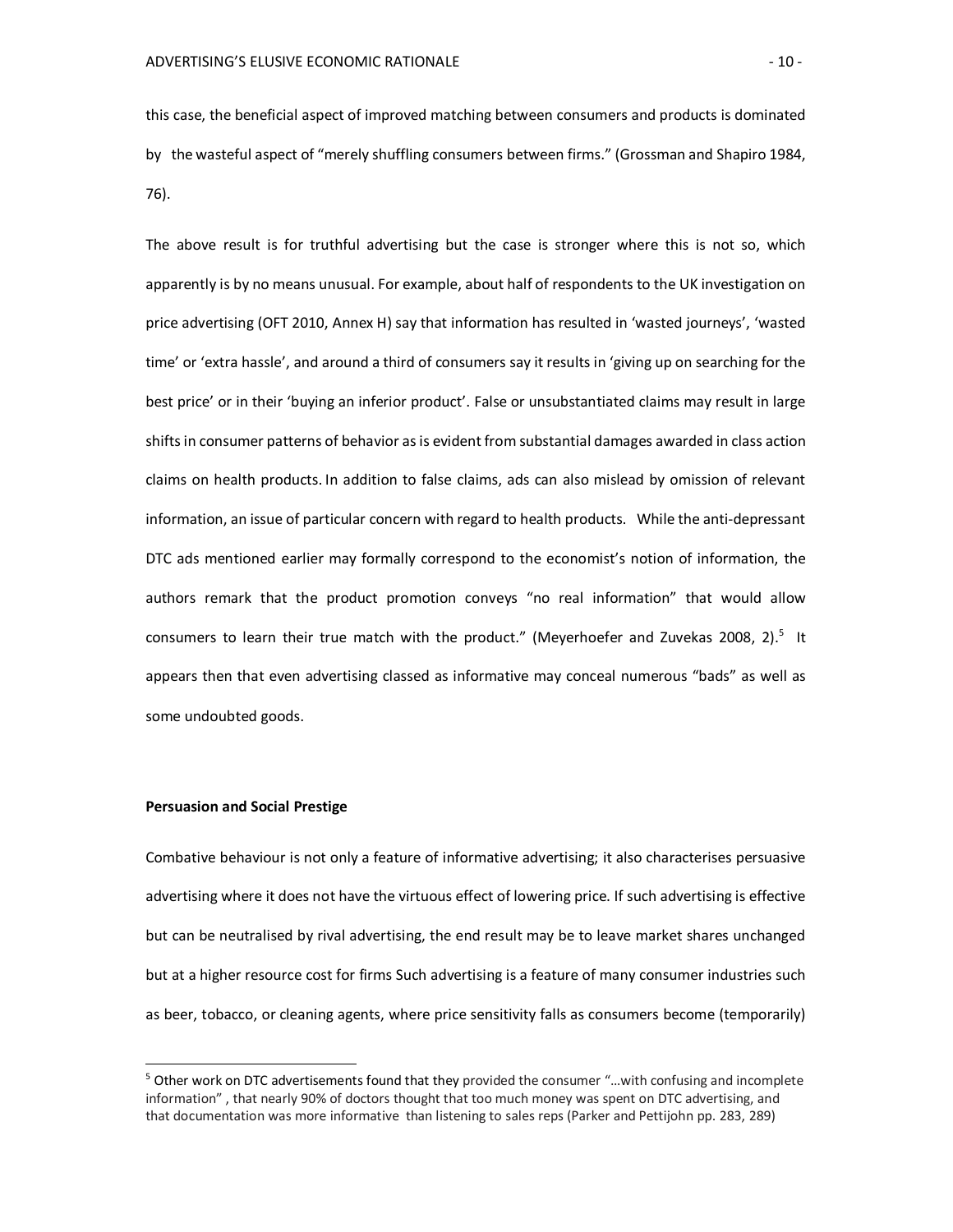attached to particular brands and indeed the evidence is that such advertising raises prices (Iwasaki et al 2008; see also references in Chen et al 2009). Of course there may also be a social gain from increased variety but this can turn negative as product proliferation rises (Scherer 1983, 162).

Persuasive advertising has traditionally been viewed more negatively than that conveying information. Interestingly, however, it is not possible to show unambiguously that it lowers welfare in the monopoly case i.e. abstracting from the effects of combative advertising. While it is true that higher pricing power implies a demand restriction, the welfare effects of persuasive advertising can be argued to contain a positive term, as long as the persuasion is not pure manipulation *i.e*. as long as the consumer values being persuaded. The situation is therefore balanced and depends on the weight of competing effects. When the consumer is persuaded to pay more for a product, a monopolist would restrict output growth, thus limiting the consumer surplus for new consumers; at the same time consumer surplus would rise for *existing* customers who value the product more as a result of advertising. As long as the latter dominates, there would be a social gain to *more* advertising beyond the profit maximising level. The result thus depends on the way that advertising changes the demand curve; where social prestige is the main reason for advertising it seems likely that existing consumers gain most, resulting in a view that advertising is deficient.  $6$ 

Is this argument in convincing? The general idea that social prestige should be valued is hard to argue against from a rational liberal perspective. This follows even if ads have no cognitive content; on occasion, people might value the stimulation of desire or exposure to manipulation – there is after all a demand for theatre and even magicians and arguably consumers can be complicit in their own deception. On the other hand we know from behavioural economics experiments that people deviate from cognitive rationality without recognising it. We also know from neurological studies that desires

1

<sup>&</sup>lt;sup>6</sup> See the example in Belleflamme and Peitz (2010), section 6.2.2. A social planner is concerned with the average customer whereas the private firm considers the profit impact of the marginal customer.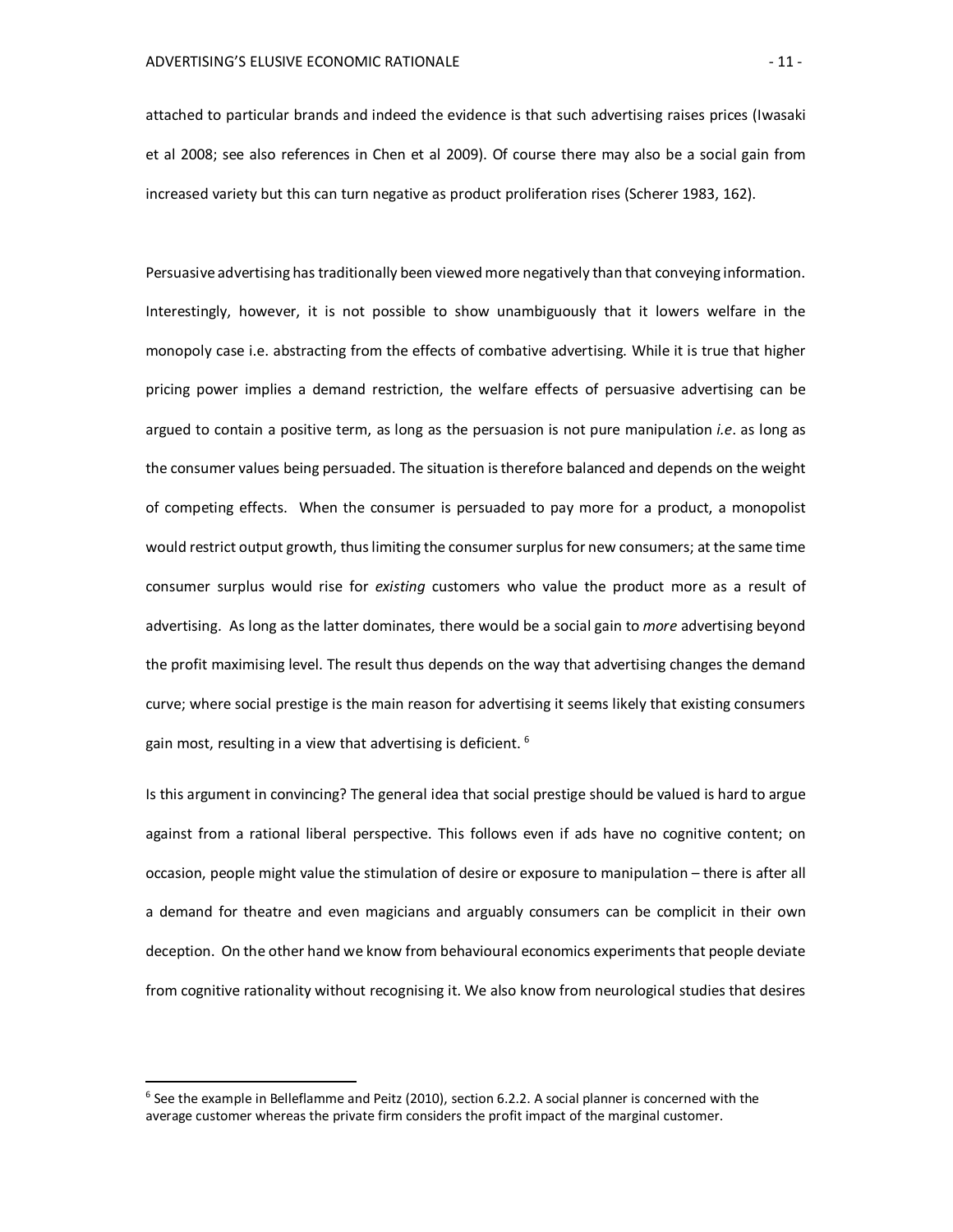$\overline{a}$ 

can be manipulated through subtle signals targeted at the limbic system.<sup>7</sup> The distinction between wants and needs is also an important one in this context (Pratten 2001). Welfare analyses need also to consider system level effects; social prestige is by definition exclusionary and may simply amount to rearranging a fixed amount of meaning or power in society (Veblen 2015). <sup>8</sup> Formal modelling has shown how advertising high status products may cause a decline in the utility of low-status goods relative to their pre-advertising evaluations (Bhatt 2012).

 It is not easy therefore to resolve the issue of how to value increased social prestige (Ramello and de Silva 2006). Since the consumer does not always get a choice in consuming ads, it can be argued that a social, reflective view would be better suited to arriving at a welfare calculation e.g. some version of political choice or deliberative democracy: "welfare economics should be concerned with the conditions under which people's preferences form and not simply with how best to satisfy them" (Hargreaves Heap 2013, 998). This remains so even if we do not fully understand how preferences are formed and how they might depend on institutions or habit. Social prestige thus seems a slender reed on which to base a defence of persuasive advertising as there are doubts as to whether the usual welfare framework is valid.

Persuasive advertising by large brands is of course not just confined to products that the consumer regards as central to their identity. In particular a whole range of food, drink and household goods are characterised by persuasion and "…it is less clear how the consumption of name-brands of hotdogs, liquid bleach, aspirin, or reconstituted lemon juice could affect one's self-image" (Hite 1991, 120). It

<sup>&</sup>lt;sup>7</sup> For an insight into how marketing professionals advertise their own professional skills, see the following discussion on advertising yoghurt : "….the demand driver is the biological motive "balance", which is triggered by one of several implicit meanings, such as "country", which is in turn evoked by non-verbal codes, such as an image of a friendly cow." (Market Logic 2014).

<sup>&</sup>lt;sup>8</sup> Pratten (2001) cites Ronald Coase as recognising the systems effect of advertising: "'we have to judge an activity such as advertising, which influences tastes, by deciding whether it tends to produce good people and a good society… judging by the emphasis in advertisements on convenience, cleanliness, and beauty, such effect as it has is presumably generally in the right direction' (Coase, 1977, p. 10).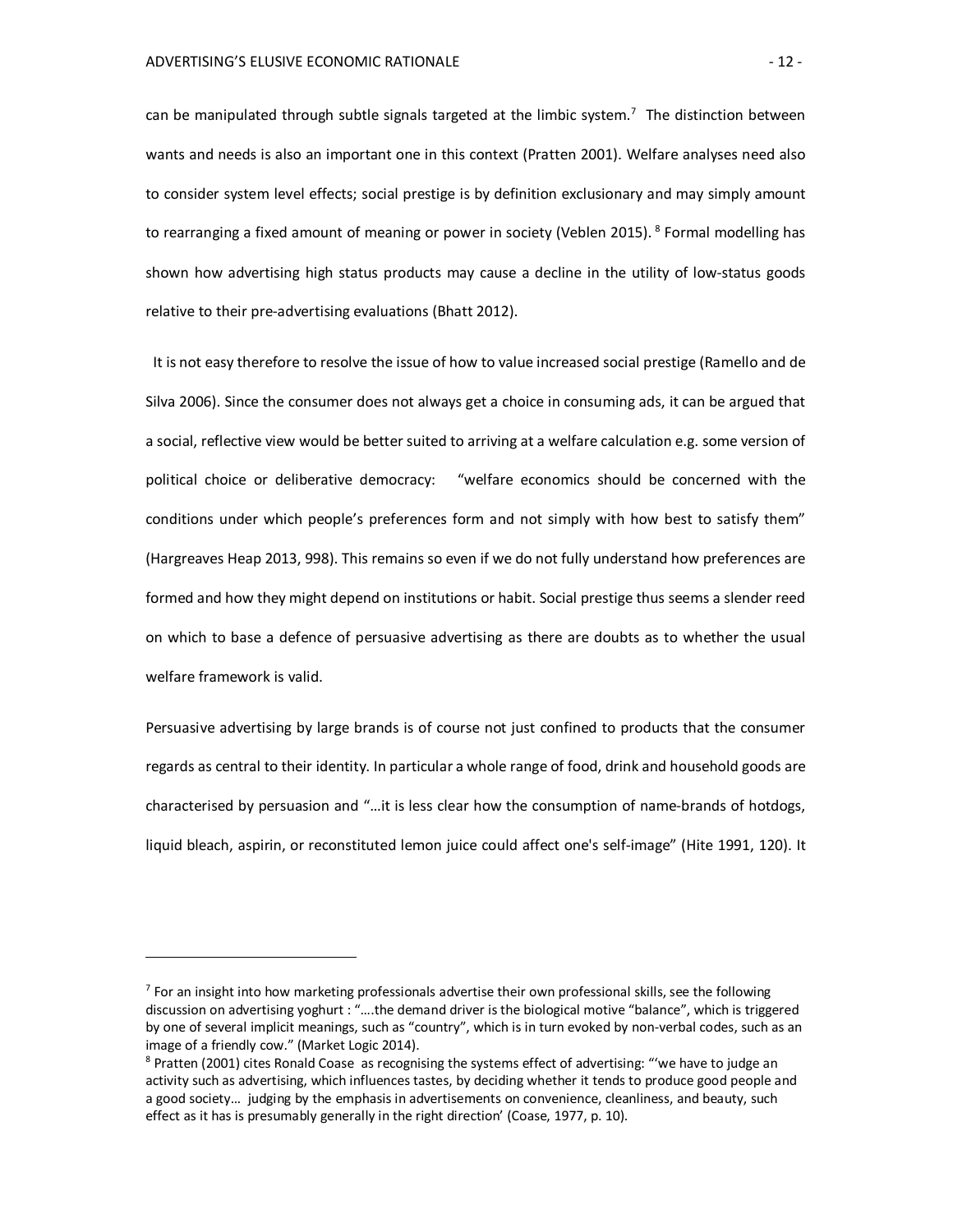seems important to understand the rationale for advertising intensity that characterises these products.

### **Signalling, Quality, Brands and Behaviour**

The very act of advertising itself may be a cue to quality if consumers rationally believe that only high quality firms would find it profitable to advertise (Nelson 1974). Firms with high quality can potentially get repeat sales from a large number of customers and thus will want to advertise. Low quality producers would not wish to advertise because they would not get the repeat purchases were they to disappoint their customers. It is high quality producers therefore who have an incentive to advertise with the result that those goods that are advertised will tend to be of high quality. Consumers will internalise this pattern so that advertising becomes a predictive signal of high quality. One problem, noted by Bhatt (2012) is that the skill content of the advert should be irrelevant in signalling theory as only the expense is important and that is only rarely publicised.

 The signalling theory of advertising suggests a link between quality and (costly) advertising even if there is no direct information offered in the ads. As summarised by a leading strategy economist: "Consumers are right to believe that branded products are of good quality, not because the manufacturer claims they are  $-$  mostly they do not  $-$  but because there is little point in branding products that are not." (Kay 1997). Drawing on Nelson's work, Kay (1995) explains that modern brand advertisements are not about information. Whereas old-fashioned advertising tried to convince customers of quality, that was a pointless effort because truthful messages will not be believed – they tend to get contaminated by others free-riding on trust. There is a game between consumers and advertisers that has an equilibrium in misleading information and sceptical consumers. Knowing this, advertisers no longer aim to "tell" the truth. The medium is the message in that most brand advertising is "conspicuously expensive and generally uninformative" (258).

 This argument is not watertight however. Low quality (thus low cost) firms can mimic high quality, through high advertising spending (Schmalensee 1978; Tirole 1988). Subsequent second-generation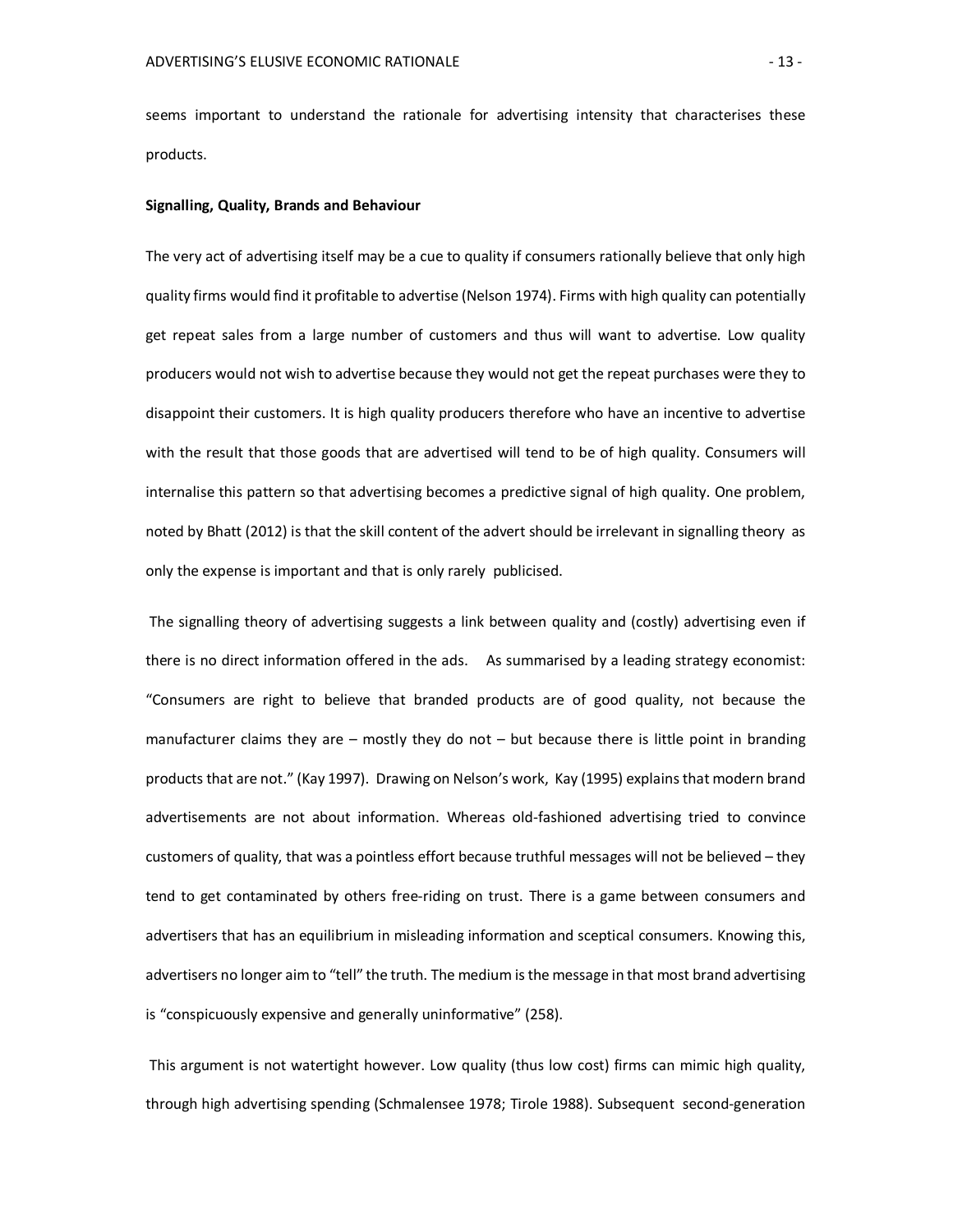work attempted to tighten the theory to see under what conditions and assumptions it would be possible for firms to use a combination of high price signals and heavy advertising signals so that there was a clear dividing line (separating equilibrium) between the high and low quality firms. These signals, set at the right levels, would allow consumers to identify the class of firm (high or low quality) and thus make it worthwhile for only the high quality firm to signal quality. (Milgrom and Roberts 1986; Belleflamme and Peitze 2010). If the signal could be identified, the low quality firm would not find it worthwhile to mimic the high quality one. Once again, advertising could play a useful role in indicating quality even where advertising conveys no information other than money is being dissipated. These models, however, are highly restrictive and expect much of consumers in cognitive ability (Martin 1993), not to mention the capacity of firms to coordinate price and advertising in a complex manner.

The second generation signalling models are restrictive in another way too. Whereas the intuitive, first generation models had assumed their theory to apply to brands, the more formalised second generation theory is restricted to newly available experience goods where quality cannot be inferred before consumption, and once quality is ascertained, makes advertising unnecessary. Such theories are not relevant for brands which are continually advertised and where consumers are already informed (Horstmann and MacDonald 2003, 319; see also Martin 1993). It is possible to rescue the formal signalling model if consumers learn over time; but now the consumer has to display even more cognitive ability as the signal is product specific and would be different for products like catfood (slow learning) than for yoghurt. Furthermore the consumer has to be sure that firms are not trying to expand sales, in which case the signal would have a perverse meaning, "…a low-quality firm will optimally *over-advertise* to mimic quality [and]…the high quality firm should *decrease* its advertising spending." (Zhao 2000, 390, emphasis added).

Kay (1995) presciently deals with these questions by confining attention to long-term experience goods and by ruling out informative advertising so that the only message is : "that the advertiser has spent a great deal of money" (p.257). Even so he still has difficulty in explaining fully the link between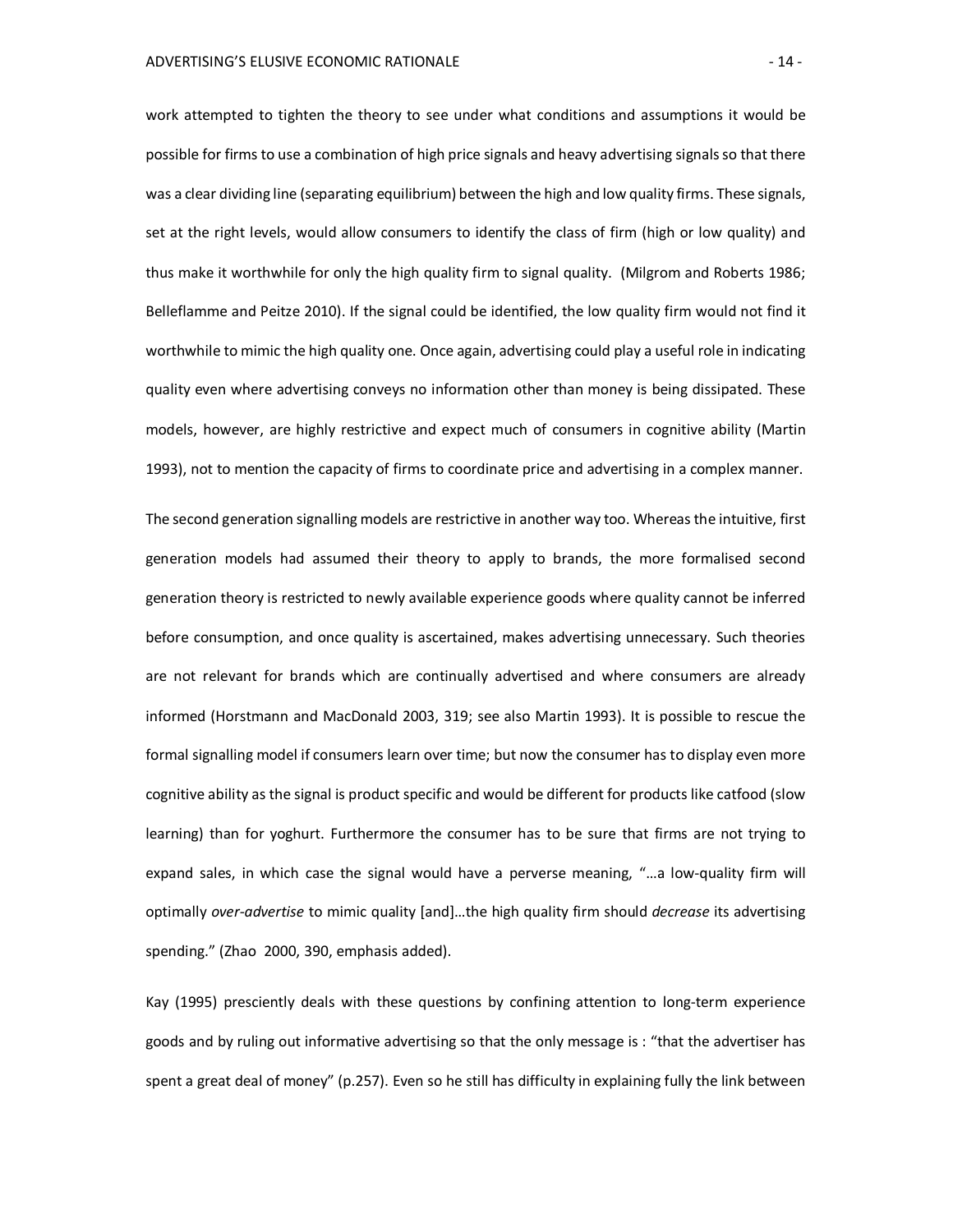advertising and objective product quality. The signal of money dissipation relates to quality in so far as it confirms the company's plans to keep the brand active and thus confirms the characteristics of continuity and product consistency. Such assurance is quality of a sort – the yoghurt producers can be sued because they are still in business; the calorie count remains unaltered. But to put it in those terms is to accept that the objective quality level may *not* overall be related to the amount of advertising. Rather brands just represent a safe purchase with no surprises. If that is indeed what brands represent we could simultaneously hold the critical view that they deflect "… consumers from lower-price substitutes of equal or even higher quality" (Landes and Posner 1987, 274). Landes and Posner unfortunately brush aside the latter view with a reference to signalling models but, as we have seen above, these models have little to say about brands. At the end of the day the only robust position established in the signalling literature appears to be the careful text, but not the headlines, in Kay (1995). Brands that spend money advertising in specified markets such as experience goods that are not growing, may be able to credibly signal their longevity and consistency. That is however somewhat removed from the headline statement that "consumers are right to believe that branded products are of good quality" (Kay 1997).

Empirically, the literature results "do not offer strong support" for a positive relation between objective quality and advertising (Bagwell 2005, 54). To be fair the issue is difficult to test and in any case objective quality may not record the full consumer experience. It seems more sensible to rely on the consumers' own views since if the perception of the brand-quality link is missing, the theory falls. Survey evidence on brands shows a majority rejecting the statement that "on average brands that are advertised are better in quality than brands that are not advertised (21%;55%;24% for yes,neutral and no; Mehta 2000). A similar view is reported in Shavitt et al (1998) for general advertising - where only about half declare belief that ads are truthful in terms of quality and performance - and Schlosser et al (1999) for internet advertising. Such views are quite in keeping with the idea that brands are markers of consistency (but not level) of quality. Indeed brands may leverage their reputation for consistency to reduce quality below competitor offers (Hite et al 1991). The analysis here seems to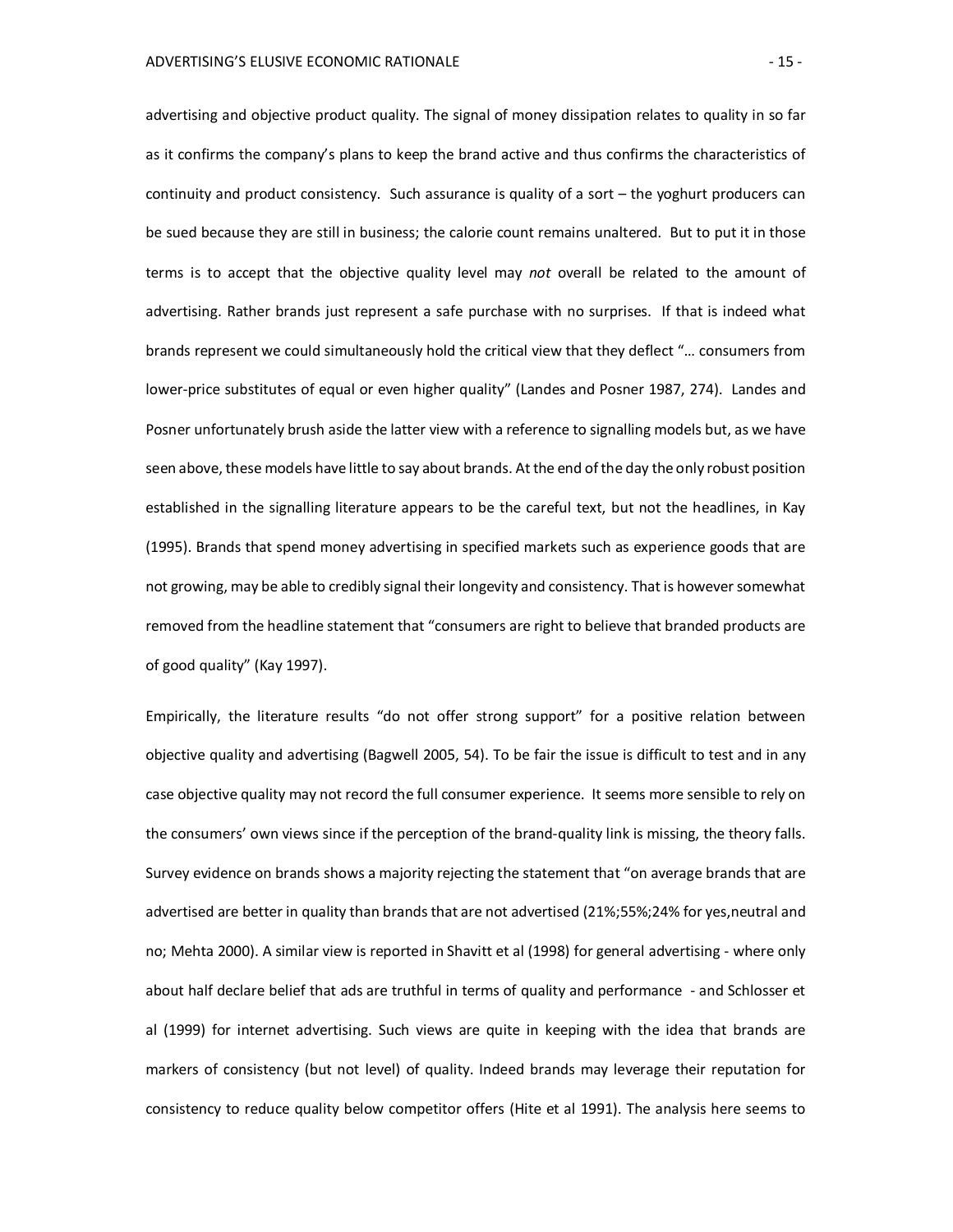anticipate later theoretical work on "greenwashing" where consumers are faced with environmental claims by companies that are partly true but contain an optimal amount of lying. (Dewatripont and Tirole 2005; Bazillier and Vauday 2010).

## **Competition, Entry, and Advertising**

Advertising has been argued to be anti-competitive; Historical US survey evidence shows that it is one of the major methods that firms use to deter competitive entry. For new products the percentage using advertising frequently as an entry barrier exceeds by a small margin that for R&D, being greater than 50% for both. For existing products, the entry-prevention use of advertising is also in excess of 50%, with pricing also important (Smiley 1988). Somewhat more muted results were obtained for the UK some years later with only about a third of respondents giving either a "very high" or "high" priority to advertising in entry prevention for new or existing products , a response far lower than for R&D (Singh et al 1991). Nevertheless this is not negligible and it may be increasing in importance if the same trends are noted for advertising as for other forms of intellectual property protection (Pagano and Rossi 2009).

Advertising has also been argued to be essential to entry, as when trademarks facilitate the establishment of new products or services that might not be provided at all without such protection. In judging whether advertising plays a constructive role in its effects on industry structure, it needs to be borne in mind that neither entry nor competition are unalloyed positives. With entry, each new firm incurs a set-up cost that is justified by taking sales from another firm – the so called business stealing effect (Mankiw and Whinston 1986). Entry is likely to be excessive (certainly in the case of homogenous goods) without some form of barrier. Similarly there is no correct amount of competition within a market since competition may affect the incentive to invest and innovate in positive and negative directions (Aghion et al 2005). It is therefore difficult to say whether or not advertising is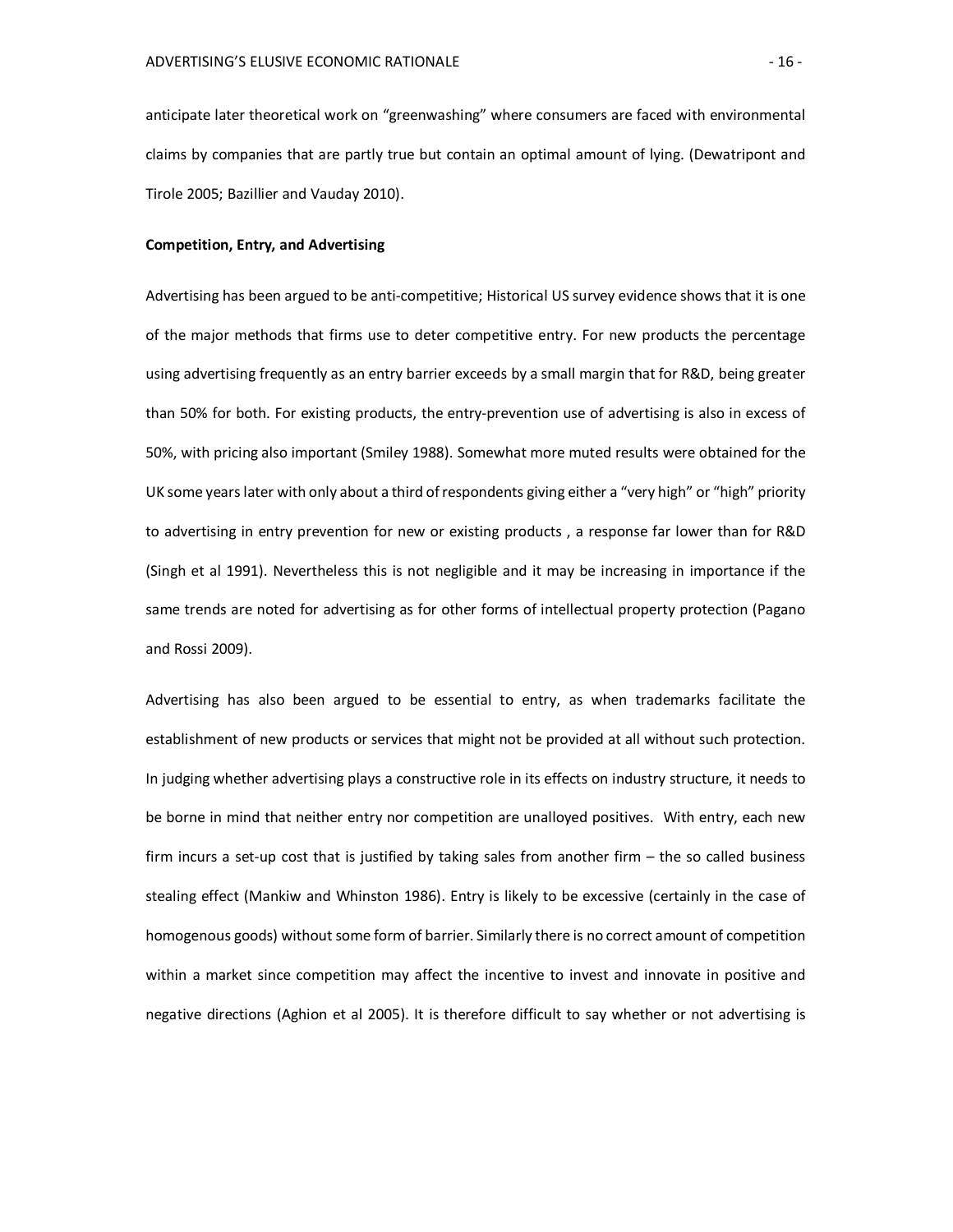welfare enhancing even where its effect on entry and competition is transparent.<sup>9</sup> However some implications can be drawn under the theory of endogenous sunk costs that help to explain an industry's market structure (Kaldor 1950; Sutton 1991; Bresnahan 1992).

Sutton divides industries into those that are defended from new competition by natural barriers to entry such as scale e.g. aero engines and those where the barriers are created intentionally by firms themselves by engaging in expenditure such as marketing and R&D (endogenous sunk costs). This helps to explains why some industries with low natural barriers to entry such as bottled water are dominated by a few players who advertise heavily. Without that the industry would be chaotic with permanent waves of entry, failures and low profits. Expenses like advertising (and in some industries R&D) act as a device to form a concentrated market structure because potential entrants know that as the market expands in a way to permit market room for newcomers, so will advertising intensity. Unlike technical barriers to entry the endogenous sort do not weaken with market size.

In this framework, advertising plays the role, not of increasing the size of the market but of regulating entry. However, a simultaneous increase in advertising intensity by all firms other things being equal should increase the demand *per firm* on the assumption that faced with an additional advertising cost, profit will only be positive at higher concentration (Grossmann 2008). The effects of this on the economy depend on a number of assumptions and in particular technological ones. With R&D scale economies operating at the firm level, higher demand per firm feeds through into higher R&D which in a typical endogenous growth model would lead to a higher rate of growth. The positive effects of advertising in such a model therefore arise from the effect that it has on concentration and therefore on efficiency. This is entirely in the spirit of Kaldor (1950). It is far from clear however that this is an optimal way of ensuring a market structure beneficial to innovation. Given that the growth stimulus

l,

<sup>&</sup>lt;sup>9</sup> Furthermore there may be underinvestment or overinvestment in advertising from a welfare perspective depending on whether the set of alternative strategic variables includes price or R&D (Brekke and Straume 2008).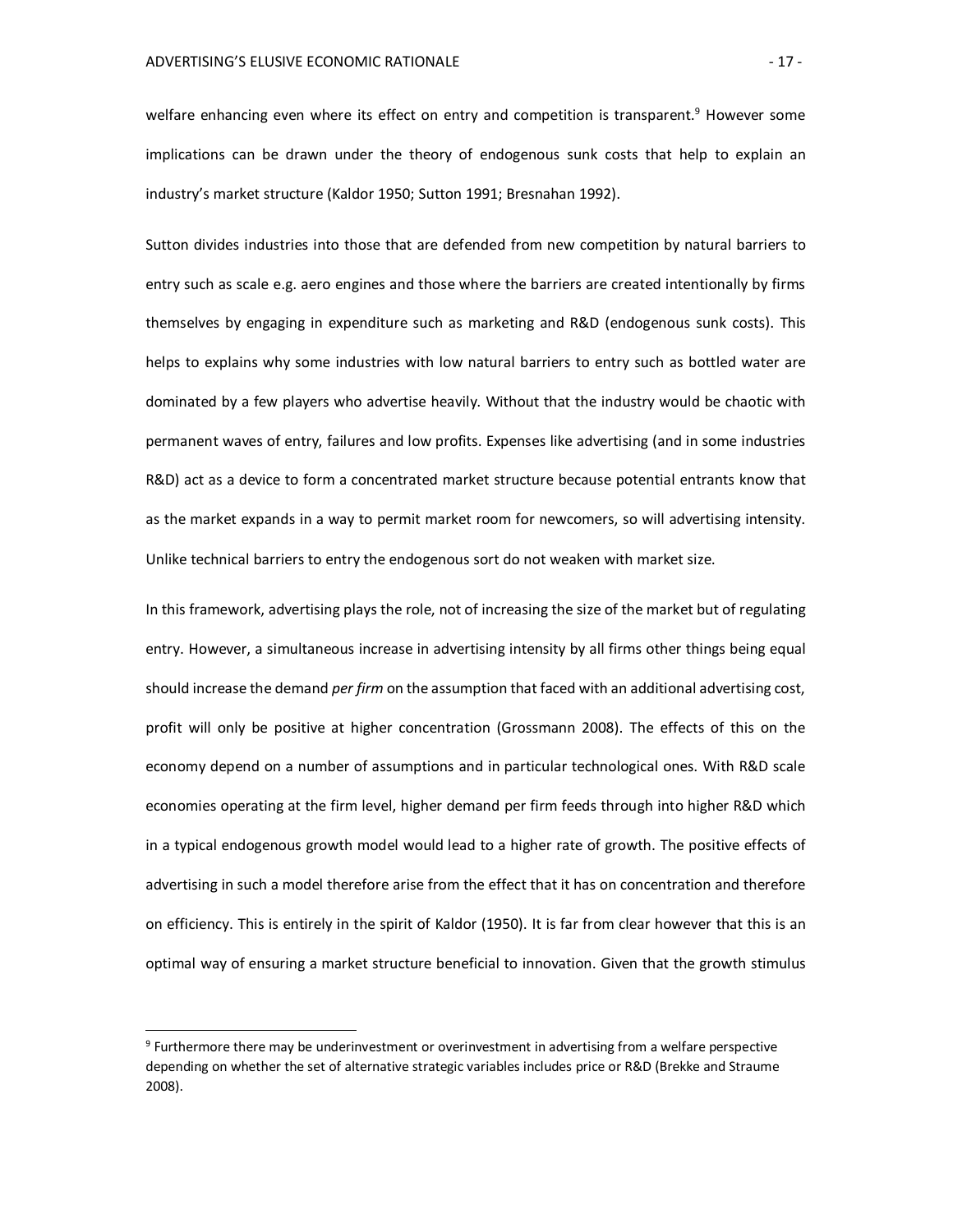arises from higher R&D, an intervention that tilted the sunk expenditure from advertising to R&D would perform the same task at a lower resource cost to the economy. This could be achieved by differential input taxation as long as income effects were dominated by relative input costs substitution effects.

# **ASSESSMENT**

l,

The previous section has shown that the case for advertising really is elusive. An evaluation of the rationale is presented in Table 1, setting out the channels of influence already discussed viz. information, "good persuasion", signalling and competition. In each case a set of criticisms is also summarised from the earlier discussion. A reasonable interpretation is that there remains little in the way of robust argument once these criticisms are taken into account.<sup>10</sup> It can be concluded that the level of advertising is excessive. That view is of course compatible with advertising also being necessary and valuable, since the effects of advertising are likely to show diminishing returns and it is not contested that banning all advertising would be welfare- reducing. However we cannot find in the literature any consistent evidence for the advertising industry's own claims that "Increases in advertising spend boost competition, improving quality and pricing for consumers."(Deloitte 2013, 8).

 $10$  The conclusion would be strengthened were the discussion to be broadened to include social externalities such as the encroachment on the environment and on limited personal cognition space.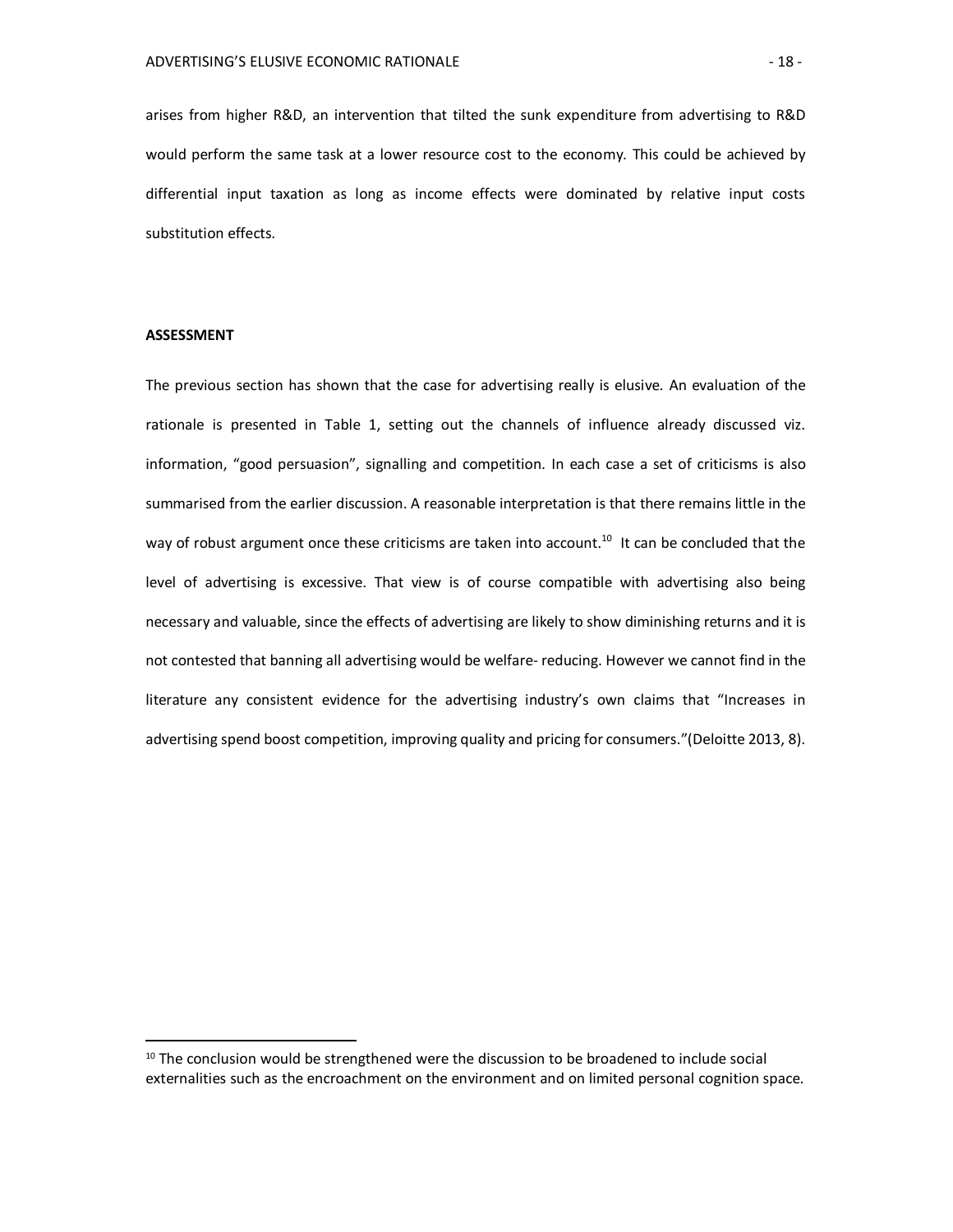| Channel of advertising benefit | Rationale                       | Criticism                        |
|--------------------------------|---------------------------------|----------------------------------|
| Advertising as information     | The market is expanded by       | Ads contains few cues, apart     |
|                                | knowledge of the existence      | from existence so that the role  |
|                                | and characteristics of products | of information may be minor      |
|                                | and services.                   | outside of novel products and    |
|                                |                                 | services.                        |
|                                |                                 | Informative advertising is       |
|                                |                                 | excessive when combative.        |
| Advertising as "good"          | Even apparently uninformative   | The process of creating or       |
| persuasion                     | advertising enables consumers   | enforcing desire is not          |
|                                | to identify with brands and to  | transparent.                     |
|                                | enhance self-image              | If social meaning is limited     |
|                                |                                 | there is a negative externality. |
| Advertising as a signal, not   | Ads signal quality: firms only  | Brands are valued for            |
| direct information             | advertise when quality is high  | consistency or image and not     |
|                                | and repeat sales are likely.    | for objective quality.           |
| Advertising as necessary for   | Without advertising, either     | Where sunk costs are             |
| competition                    | (a) growth of large efficient   | endogenous, public policy can    |
|                                | firms would be inhibited or     | affect the mix of different      |
|                                | (b) entry of superior quality   | types of sunk costs to support   |
|                                | firms would be discouraged.     | any given market structure       |
|                                |                                 | and entry conditions.            |

# **TABLE 1 Advertising: Channel, Rationale and Criticism**

There appears to be little peer-reviewed work that establishes that advertising expenditure increases GDP in the way that the advertising industry tends to claim. Macroeconomic studies have mostly looked at the relationship of advertising on consumer expenditure but while some studies have shown these series to be formally cointegrated, the causal pattern remains unresolved (Jung and Seldom 1995; Malinari and Turino 2009). This not unusual with studies of economic aggregates and it mirrors a long-running controversy over the causal patterns of investment and growth that began with deLong and Summers (1991). As noted in Jung and Seldom, even if advertising were to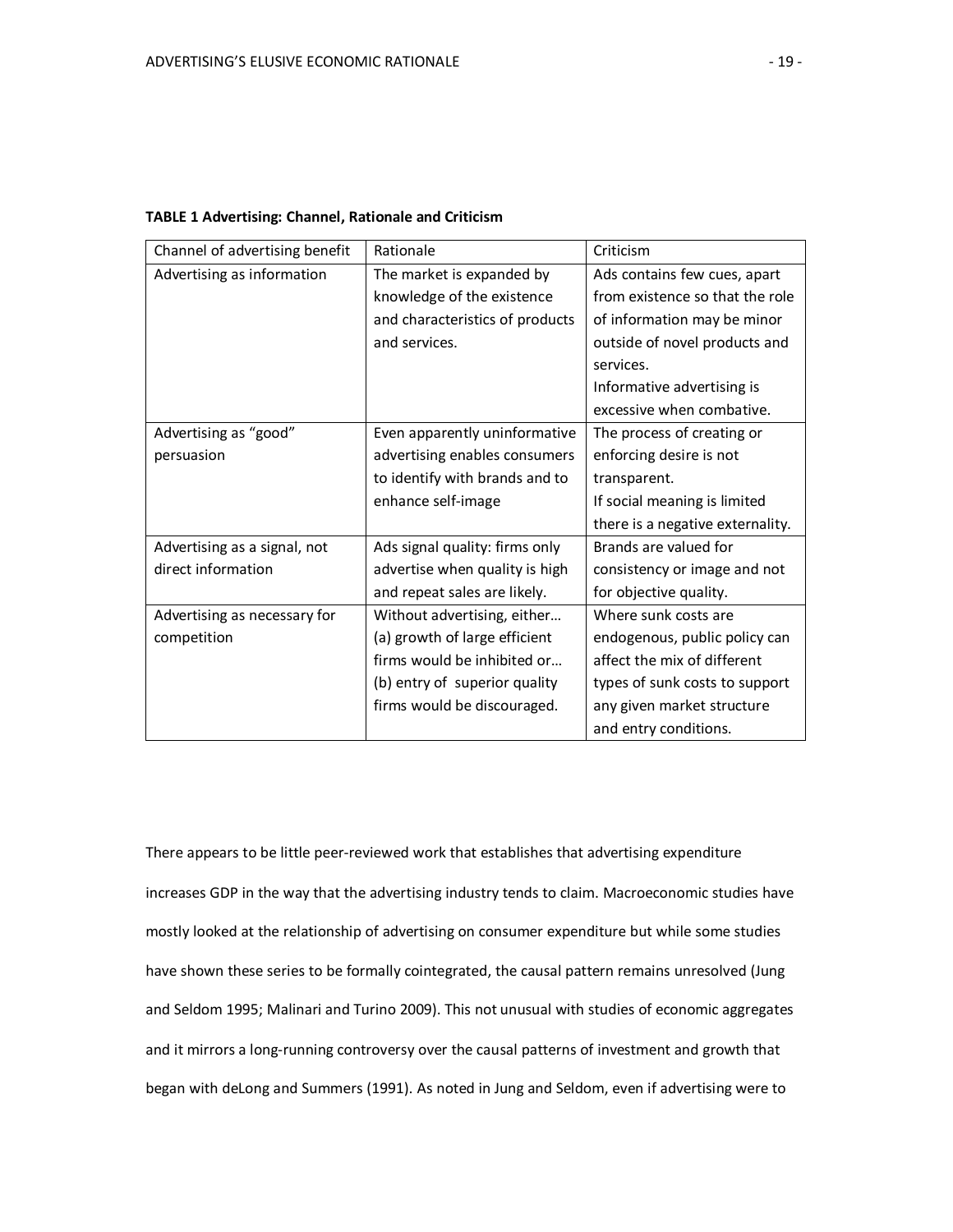work through increasing consumption, the long-term effect on growth would be ambiguous and would depend on the effect on other spending aggregates such as fixed investment. <sup>11</sup> The overall effect would require a consideration of whether the economy was demand constrained and whether endogenous growth could be propelled by greater product differentiation.

Yet another consideration is whether advertising affects the supply of labour by making consumption more attractive than leisure, something that has been argued to explain the long workhours pattern in the US relative to European countries as advertising intensity is greater in the former. (Cowling et al 2011). In this case it has been argued that advertising could affect consumption "without crowding out investment" (Molinari and Turino 2009, p.7). In Cowling et advertising intensity is defined as real expenditure per capita rather than a ratio of GDP. The distinction is important because the latter is mean-reverting and cannot determine a trend in behaviour whereas advertising per capita increases secularly with product differentiation and rising incomes. It is not immediately clear which is a better measure of buying pressure on consumers. Thus, although it is plausible that advertising patterns across countries will be reflected in differential time use, with greater advertising intensity resulting in lower non-marketed consumption and leisure it is not clear that the argument can support a proposition that increasing levels of advertising per capita propels higher measured growth.

A direct test of the effects of advertising on macro-economic growth is rare in the literature. Kopf et al (2011) regress the growth of GDP on advertising share for a large number of countries but do not report the results for the full panel. For a subsample of most of the countries in the sample, where advertising intensity is greater than 0.75% of GDP, the result is *insignificant*, a finding which the authors attribute to "...the possibility of competitive and unproductive advertising"  $(12).^{12}$  The

1

 $11$  A similar point is made in Pitelis (1991) in respect to the observed positive impact of advertising on profits which is noted to have little implication for the effect on growth.

 $12$  For 27 countries with a lower advertising spend than the threshold, a quadratic effect is reported. While significantly positive at low advertising intensity, the joint effect is *negative* at the higher end between 0.7 and 0.75% of advertising to GDP ratios.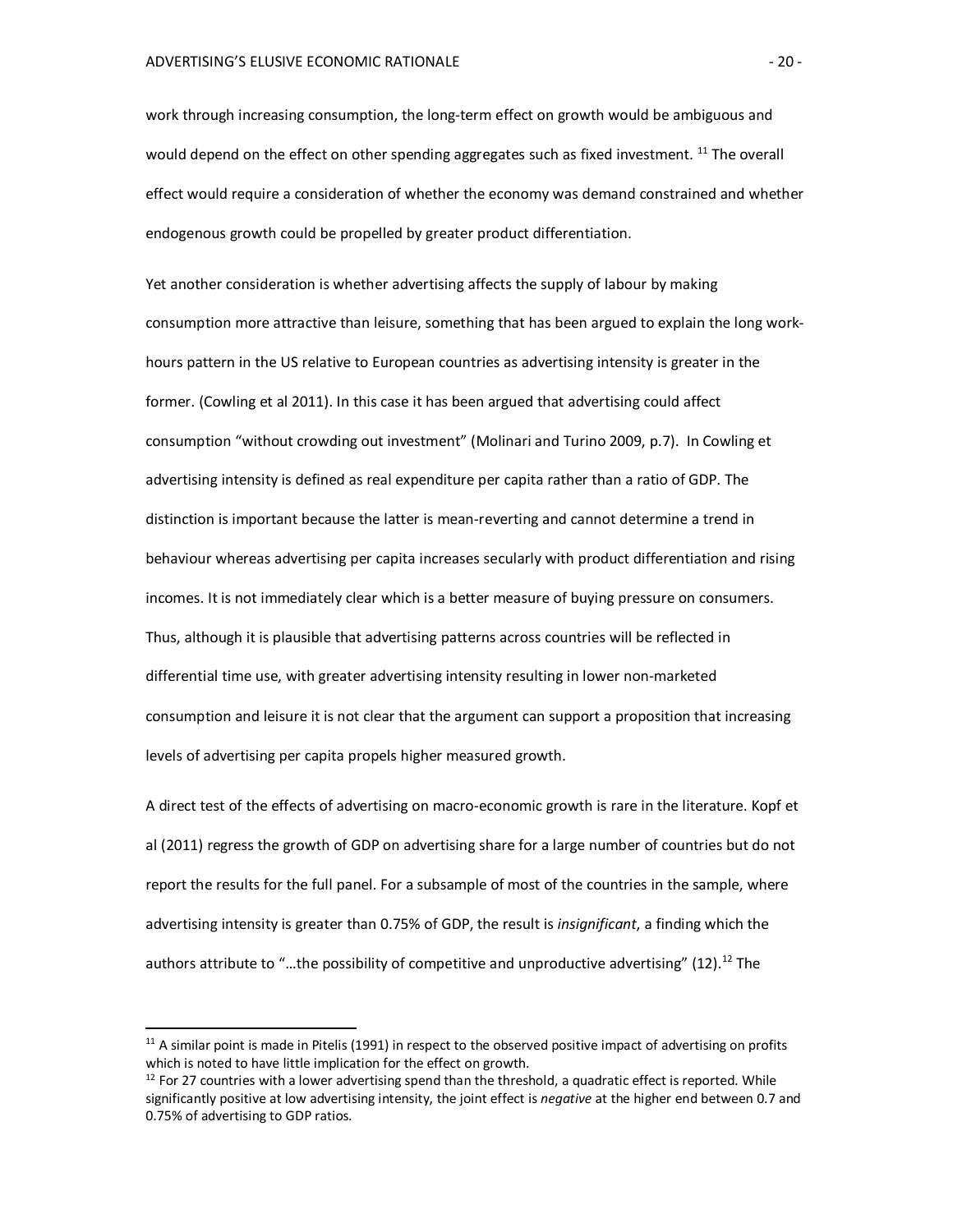implication is that the informative role of advertising (the first row of Table 1) is overshadowed by less useful forms and that a marginal reduction in advertising is unlikely to do economic damage.

# **SHOULD ADVERTISING BE TAXED?**

1

Excessive advertising raises the question of whether policy instruments exist to counter this. At present advertising policy is dealt with on an ad-hoc basis with interventions often framed as limitations or outright bans e.g. tobacco ads in the EU. The concern over excessive advertising implies a broader agenda of reducing the resource cost as a percentage of GDP to an acceptable level without doing any collateral economic damage. The taxation of advertising is an obvious instrument (Geller 1952; Corden 1961; Cowling 1975; Wengrover 2009). In the United States, advertising taxes have been much discussed but the only district of any size currently to have a sales tax is the city of Phoenix which has applied it since 1949; the rate is 0.5% of sales having been much higher in the 1980s when the State of Arizona also taxed advertising. Florida too introduced an advertising sales tax in 1987 but it was withdrawn after advertisers pulled business from the state. In 2013, lawmakers in Ohio and Minnesota proposed to introduce a 5% sales tax rate on advertising, with the aim of funding other personal and business tax cuts (Tax History Project 2014).

At federal level in the US, bipartisan support has grown for excluding advertising from the tax deductibility that characterise most business services. The proposal from the US House Ways and Means Committee is to capitalise a portion of advertising, so that only 50% can be claimed in the first year and the rest is spread over the subsequent 10 years. <sup>13</sup> Apparently the revenue potential of such a step is significant; it has been estimated that a less severe reform with just 25% capitalised would produce tax revenues of \$20bn annually in the US (Goldwein et al 2013). Of course, the effects of such a tax depend in part on how client firms of advertisers and advertisers themselves react to it.

 $13$  A justification for this move could be based either on the arguments advanced in this paper or on the view that advertising is an investment in intangible capital rather than an intermediate expense.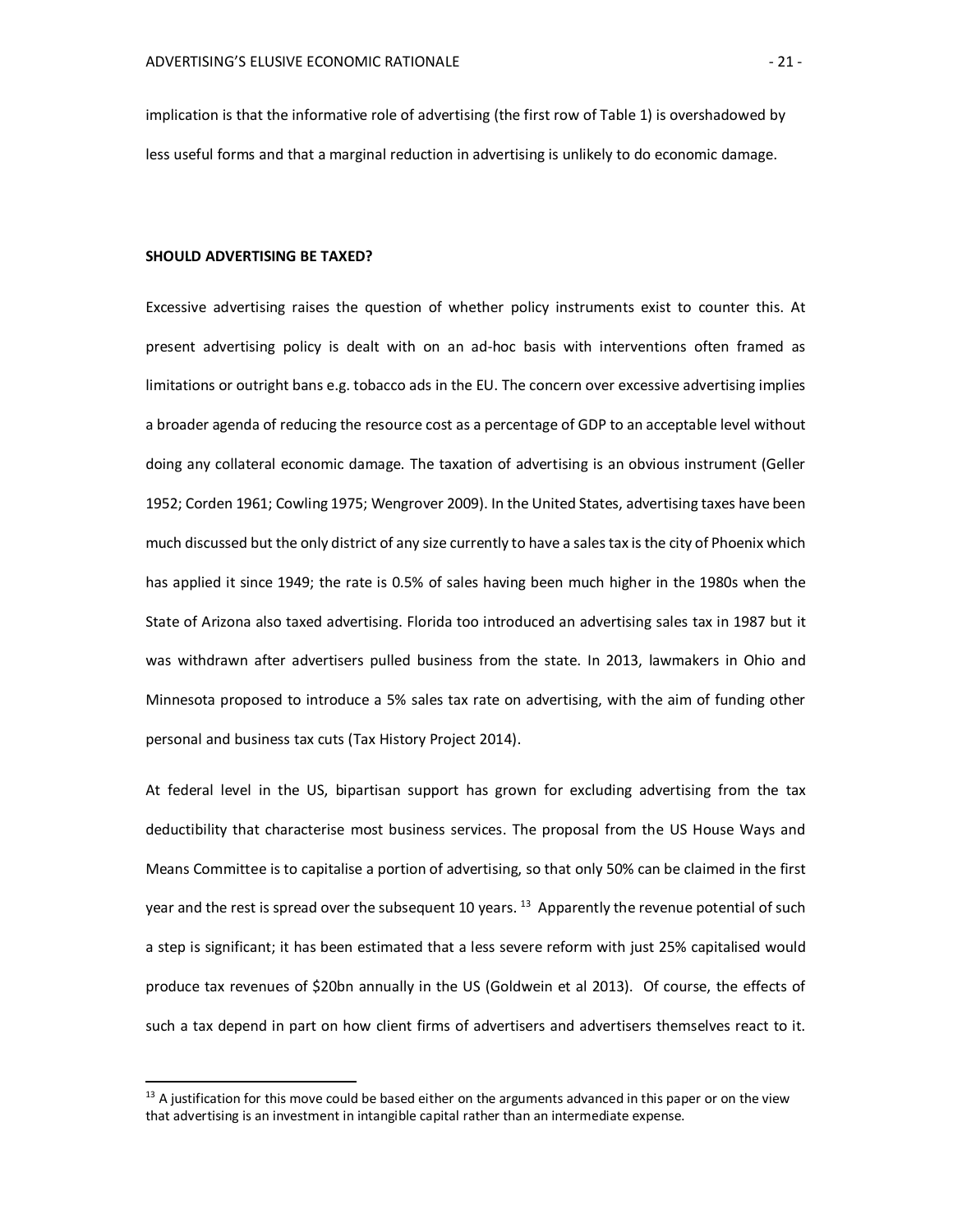Unless the advertisers trim prices, the cost will fall on business; given the fixed cost nature of advertising expenses this will be difficult to shift to the consumer. According to the advertising industry, the result will be less advertising and lower consumption, resulting in lower economic growth. However, the latter effect requires evidence that advertising causally stimulates the economy and as we have shown above such evidence is lacking.

In the case of the last two of the channels of influence in Table 1, it can further be argued that a tax on advertising would be neutral or beneficial in its effects, while resulting in revenue that could be directed to other ends. First, for the pure signalling theory of advertising, this follows logically from the theory itself; here we put to one side our earlier doubts as to whether the theory has empirical support. Accepting, for the sake of argument that advertising implies better quality - an advertising tax would result in no economic harm since the signal depends on the amount of money dissipated, not on the physical effectiveness of the ad. Put differently, firms who respond to the tax by reducing advertising will still be able to transmit the fact that they are spending money since the tax will be public knowledge. They will, therefore, not be disadvantaged with respect to non-branded goods and it will be still be worthwhile to build brands to signal consistency. To be sure there may some limit to this reasoning in that a grainy image produced on rough paper is unlikely to impress, but at the margin the argument is valid. As long as the tax can be levied on all firms competing in a market the end result should be neutral.

Turning to competition and concentration effects noted in the last row of Table 1, how would these be affected by an advertising tax? In Sutton's endogenous sunk cost theory, any effect of a tax would depend on how it changed the minimum sunk cost that is incurred for any given market size. It is tempting to conclude that since the sunk cost is endogenous - set by firms so as to prevent returns being negative due to excessive entry - the effect should again be neutral with respect to the tax. On that view, rather like with the signalling model, the role of advertising is just as effective when the expenditure accrues to the government rather than to the media companies. Such a view is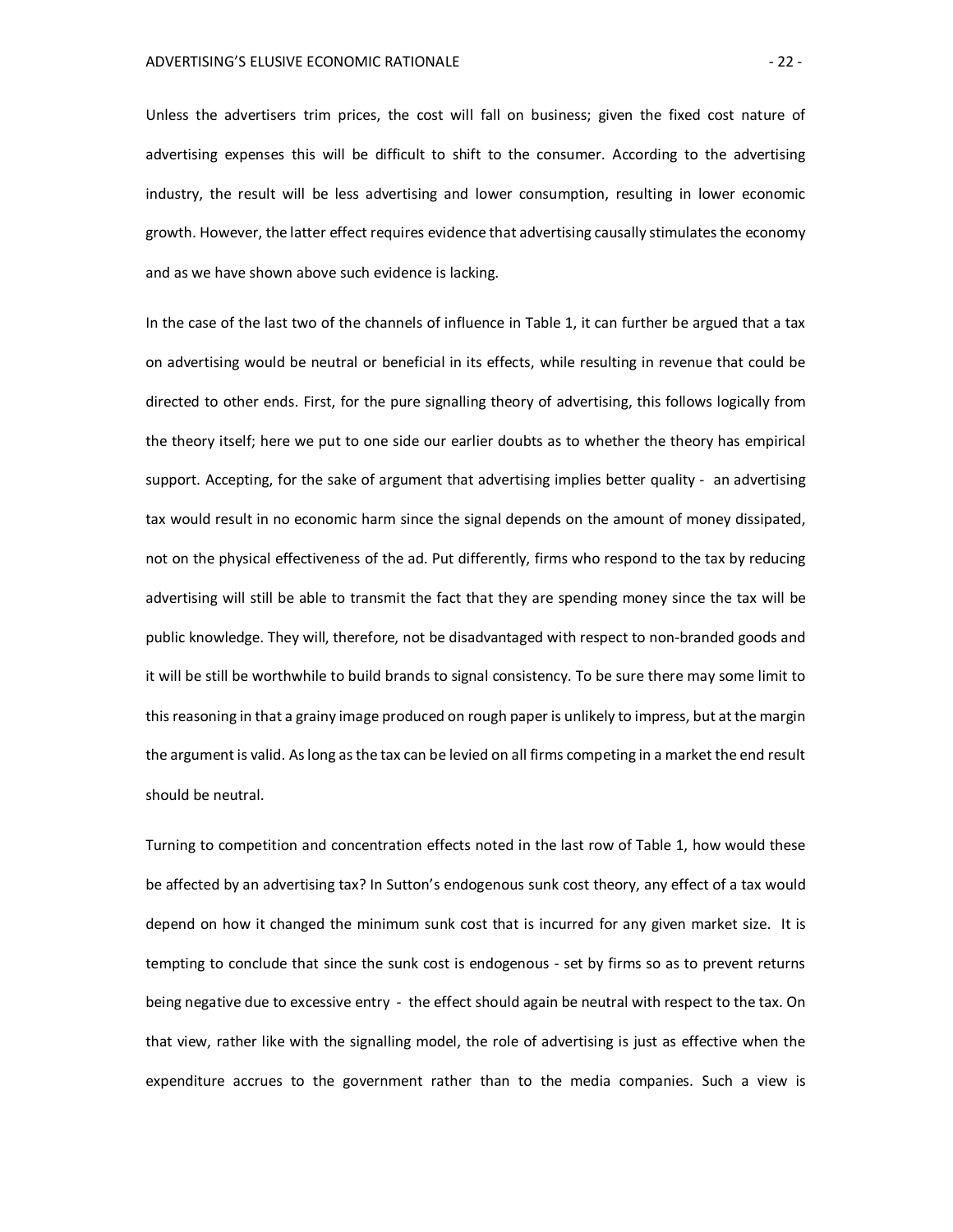oversimplified, mainly because it neglects that there are a number of different types of entry barrier and different types of endogenous sunk costs that can deter entry. For example, changes in the relative cost of advertising and innovation expenditure may simply cause a substitution of one type of endogenous sunk cost over another leaving the firm unaffected but social welfare improved (Grossman 2008). Put simply, a tax on advertising would tilt expenditure from advertising to other sunk costs such as R&D (Dukes et al 2014). Of course in some cases, advertising and R&D may not be good (Hicksian) substitutes. At low levels of advertising, it may be very difficult to reduce it further; in surveys, firms report that that advertising is "indispensable to a product launch" (Singh et al 1990, 9). Nevertheless, fixed input coefficients are unlikely over the full range so it is likely that an advertising tax would increase innovation expenditure. Sutton's theory largely relates to equilibrium outcomes for the level of concentration in markets. Others may worry about the dynamics of competition or the level of churn that allows new firms to replace others; here a tax on advertising may appear unattractive unless accompanied by some exemption level at low market shares. Alternative policies could include making the renewal of established trade-marks conditional on a reduction in advertising.

# **CONCLUSIONS**

There is no convincing support for the advertising industry's claims that there is a positive effect of advertising on the level or growth of GDP, driven by induced competition and choice. Not only is there a lack of empirical evidence for the basic proposition but the positive effects of each of the channels of influence is disputed in the literature. Most advertising contains little useful information, something that is agreed by pro-advertising economists who espouse signalling theory. Even where advertising is informative it is hard, theoretically, to establish its merits, except for a monopoly, because of the mutually destructive effect of competing firms' messages. That point applies with even greater force to persuasive advertising where prices are being raised by differentiation so that any defence has mainly to rest on the disputed logic of valuing prestige effects. The theory of signalling is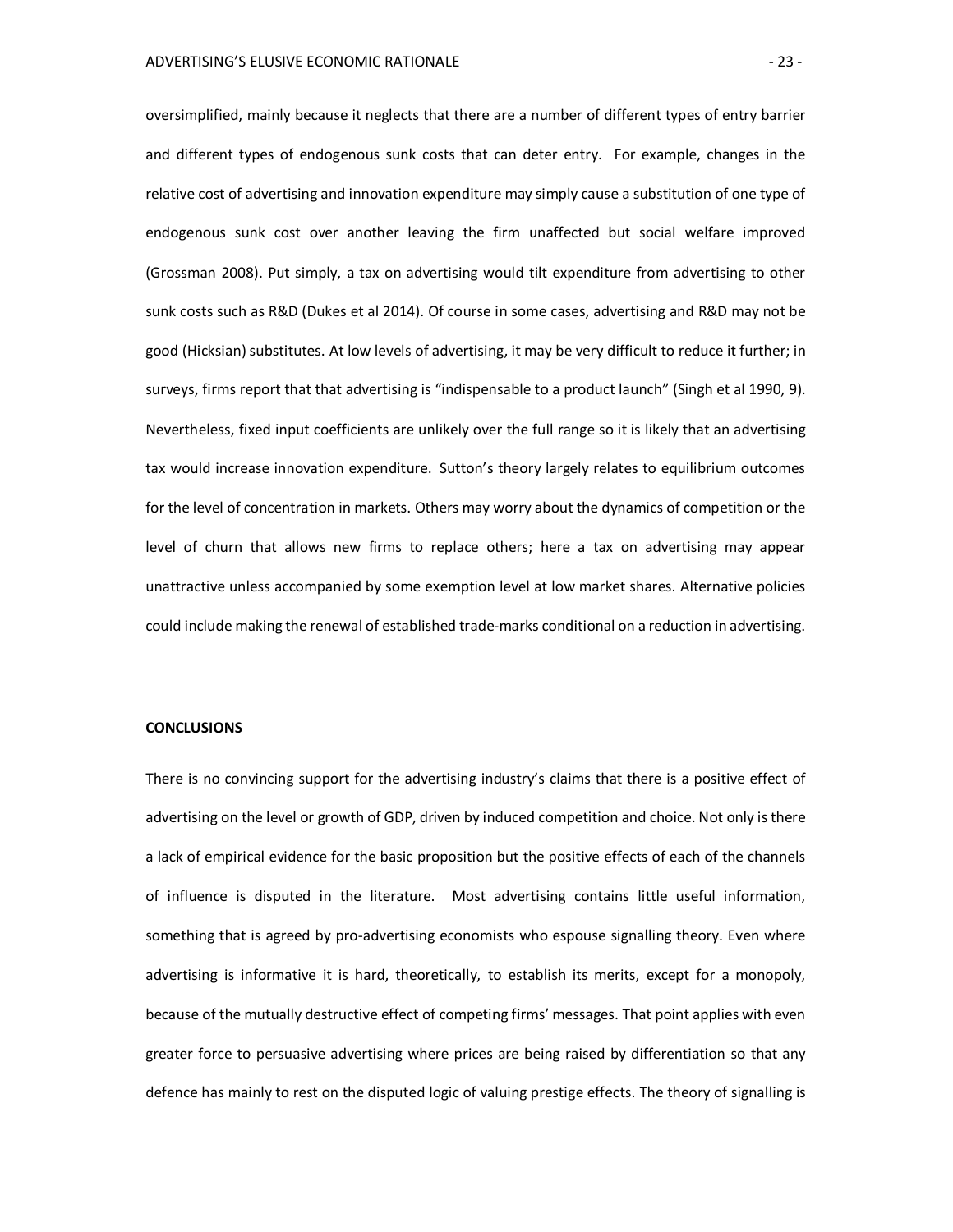valid insofar as brands indicate consistency but not necessarily quality. Furthermore, whichever view of signalling is taken, its effect depends only on the budget spent, not the physical amount of messages, something which points to a role for public policy (taxation) in driving a wedge between the resource cost and the amount companies have to pay for a unit of advertising. In regard to competition, while the Kaldor-Sutton view of advertising as shaping market structure may well have merit, other forms of sunk cost expenditure can achieve the same end and involve less dissipation of resources. Finally, advertising displays a number of "bads" not least that it displays a combative race to colonise public space in intrusive ways. As stated recently by the CEO of one of the world's largest media groups: "...there is now even more emphasis on making ads compelling and unskippable " (Blackett 2012).

A tax on advertising would reduce the number of messages, with little or no negative effects on the economy, and yield revenue that could be used for a variety of purposes. Supporters of a tax have variously suggested that it be earmarked for reducing general business taxation, retained to support media activity such as film or public information, or used to subsidise a substitution by firms from advertising to innovation. These proposals pose little risk to the economy. For believers of the signalling model, a tax on advertising should leave unchanged the economic impact but achieve it at lower cost. For those who agree with endogenous sunk cost theories, the role of advertising can be just as well played by innovation. It seems that there is little to fear from policy measures to limit advertising.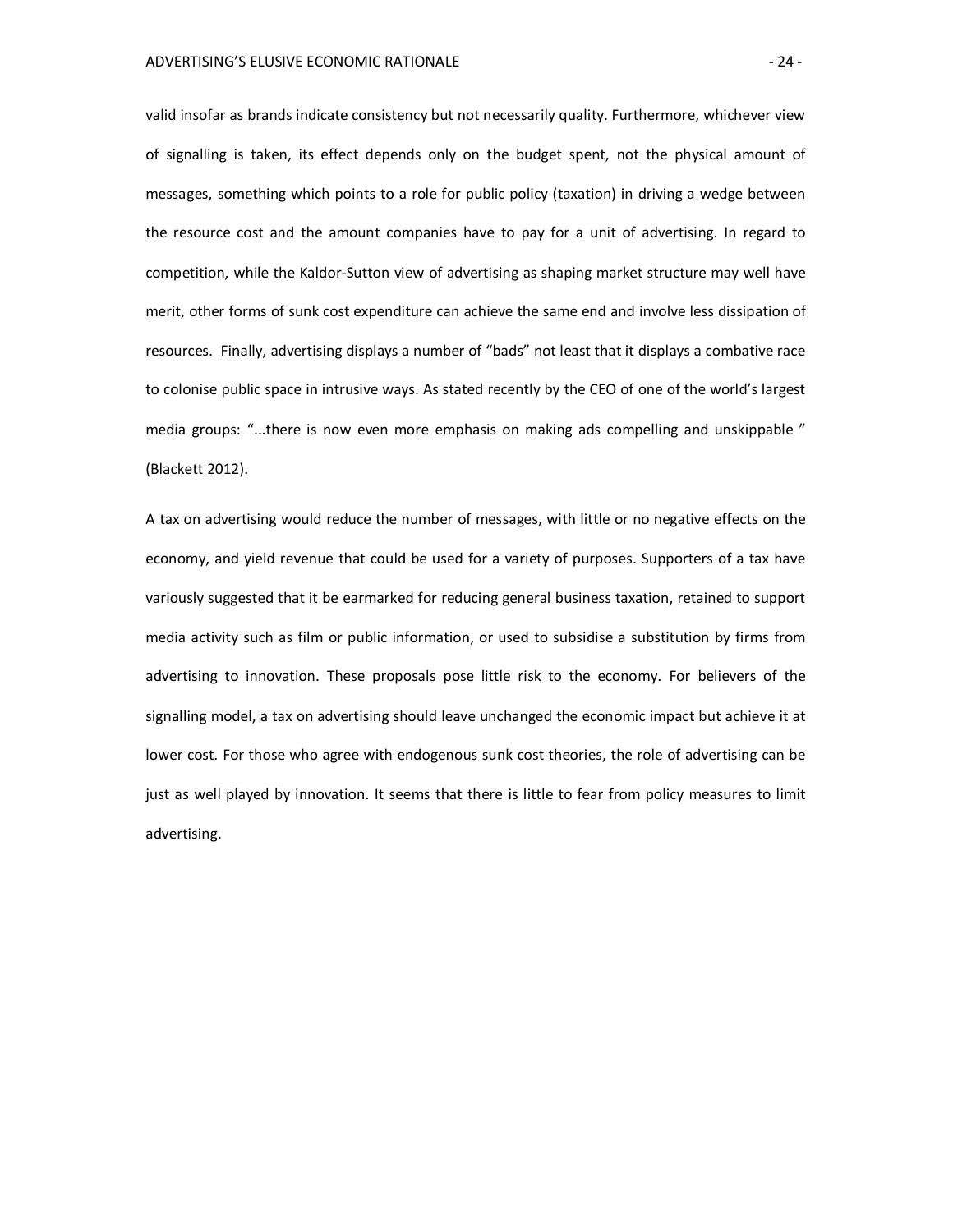#### **REFERENCES**

**Anderson, S. P., and R. Renault (2006)** "Advertising Content." *American Economic Review*, 96(1): 93- 113.

**Ackerberg, D.A. (2001)** "Empirically Distinguishing Informative and Prestige Effects of Advertising," *RAND Journal of Economics*, 32(2): 316-33.

Advertising Age (2014) <http://adage.com/article/guest-columnists/industry-mobilize-thwart-adtax-deduction-shift/245458/> accessed 24/02/2014.

**Aghion, P., N. Bloom, R. Blundell, R. Griffith and P. Howitt (2005)** 'Competition and Innovation: An inverted- U relationship', *Quarterly Journal of Economics*, 120(2): 701–728.

**Ashley, R., C. Granger, and R. Schmalensee (1980)** "Advertising and aggregate consumption: An analysis of causality," *Econometrica*, 48(5): 1149–67.

**Bagwell K. (2005)** The Economic Effects of Advertising Bagwell, 2005. "The Economic Analysis of Advertising," Discussion Papers 0506-01, Columbia University, Department of Economics http://www.stanford.edu/~kbagwell/Bagwell\_Web/adchapterPost082605.pdf published as:

Bagwell, K. (2007) Handbook of industrial organization 3, 1701-1844, 581, Elsevier.

**Bazillier, R., and Vauday, J. (2010)** "The Greenwashing Machine: Is CSR more than Communication?" <http:// hal.archives-ouvertes.fr:hal-00448861>. Accessed 01.03.2014.

**Belleflamme P. and M. Peitz (2010)** *Industrial Organization*, *Markets and Strategies*, Cambridge MA. Cambridge University Press.

**Bhatt, M.A. (2012)** "Evaluation and associations: A neural-network model of advertising and consumer choice", Journal of Economic Behavior & Organization, 82:1:236-255

Bittlingmaye, G. (2008) *Advertising, The Concise Encyclopedia of Economics* 2<sup>nd</sup> edn.: Library of Economics and Liberty.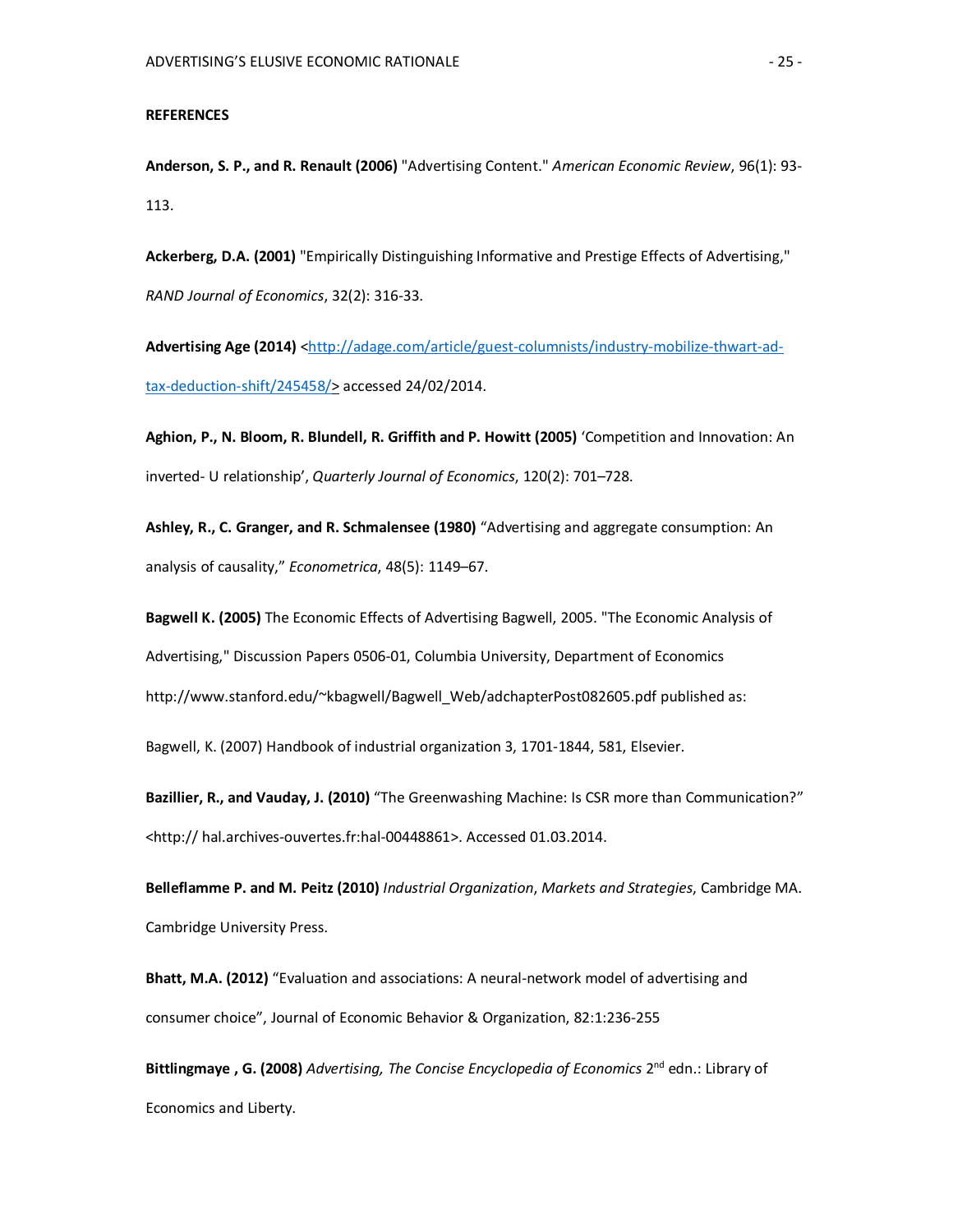**Blackett, K. (2012)** "TV advertising is in in danger of dying", CEO MediaCom (UK), *The Financial Times*, Monday Sept 3rd

**Braithwaite, D. (1928)** "The Economic Effects of Advertisement," *Economic Journal*, 38: 16-37.

**Brekke, K.R. and O.R.Straume (2008)** Pharmaceutical Patents: Incentives for R&D or Marketing? CESIFO Working Paper No.2433.

**Bresnahan, T.F. (1992)** "Sutton's Sunk Costs and Market Structure: Price Competition, Advertising, and the Evolution of Concentration," *RAND Journal of Economics*,23(1): 137-152.

**Chen, Y., Y. V. Joshi, J. S. Raju, Z. J. Zhang, (2009)** "A Theory of Combative Advertising", *Marketing Science* 28(1):1-19. <http://dx.doi.org/10.1287/mksc.1080.0385>

**Coase, R. H.** (1977) "Advertising and free speech", in Hyman, A. and Johnson, M. B. (eds), *Advertising and Free Speech*, Lexington MA, Lexington.

**Corden W.M. (1961)** *A Tax on Advertising*, London, London, The Fabian Society.

**Cowling, K. and others (1975)** *Advertising and Economic Behaviour*, Oxford, Macmillan

**Cowling, K., R. Poolsombat and P.R. Tomlinson (2011)** "Advertising and labour supply: why do Americans work such long hours? *International Review of Applied Economics* Vol. 25, No. 3, 283–301

**Credos (2011)** *Advertising: What the UK really thinks*, London, The Advertising Association.

**Deloitte (2013)** "Advertising Pays: how advertising fuels the UK economy" published with the Advertising Association, London.

http://www.adassoc.org.uk/pdfs/AdvAss\_Advertising\_Pays\_Report.pdf accessed 24.02.14

**DeLong, J.B. and and L.H. Summers (1991)** "Equipment Investment and Economic Growth," Quarterly Journal of Economics 106: 2 (May), pp. 445-502.

**Dewatripont, M. and J. Tirole (2005)** Modes of communication. *Journal of Political Economy*,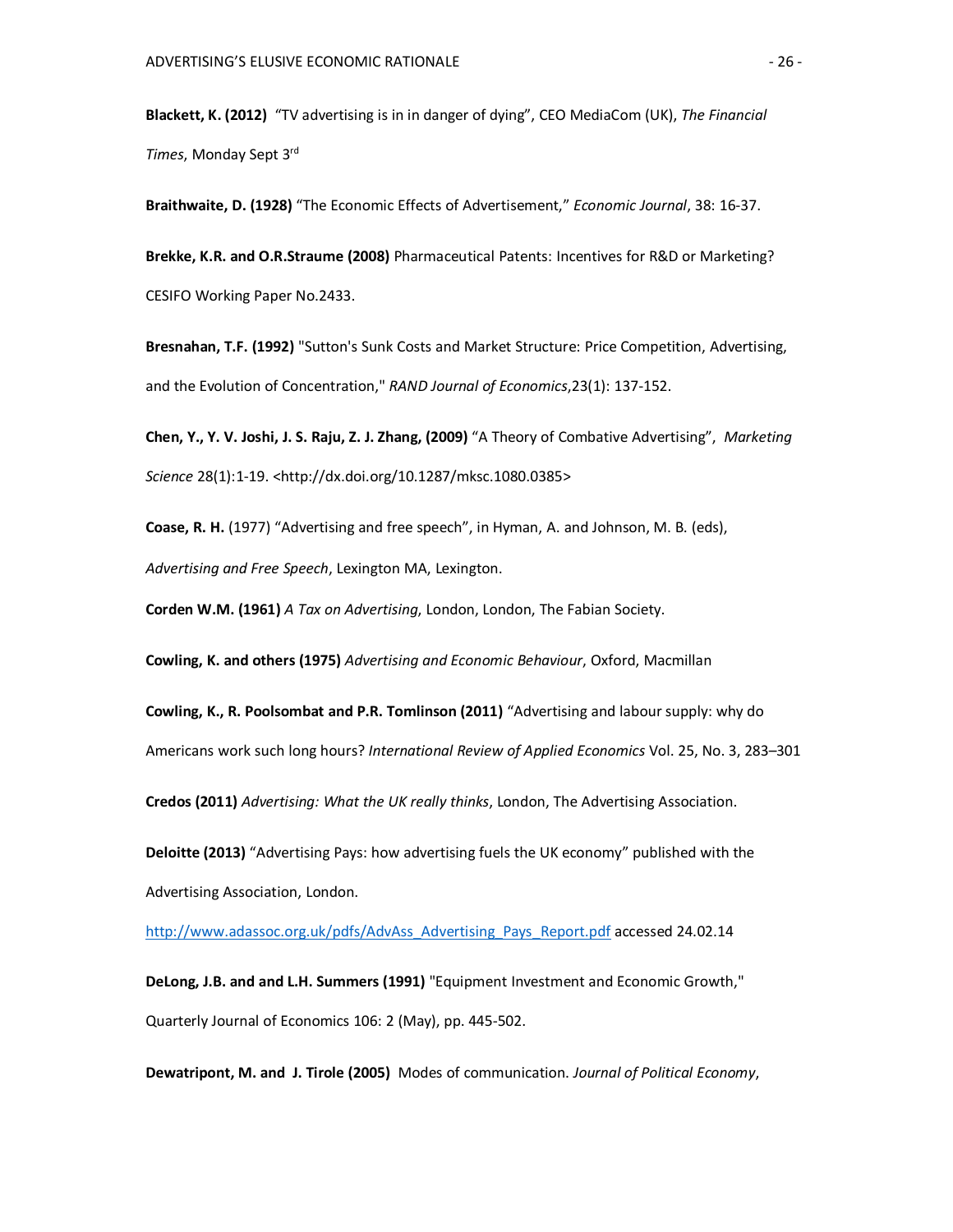113(6):1217–1238.

**Dukes, G., J. Braithwaite, J. Maloney (2014)** *Pharmaceuticals, Corporate Crime and Public Health*, Edward Elgar.

Federal Communications Commission (2014) <http://www.fcc.gov/guides/program-backgroundnoise-and-loud-commercials> accessed 28.05.2014

**Fosfuri, A. and M. S. Giarratana, (2009)** "Masters of War: Rivals' Product Innovation and New Advertising in Mature Product Markets" *Management Science* 55(2):181-191.

**Gagnon M-A & J. Lexchin (2008)** The Cost of Pushing Pills: A New Estimate of Pharmaceutical Promotion Expenditures in the United States. *PLoS Med* 5(1): e1. doi:10.1371/journal.pmed.0050001 <http://www.plosmedicine.org/article/info%3Adoi%2F10.1371%2Fjournal.pmed.0050001> accessed 24.02.2014.

**Galbraith, J.K. (1958)** *The Affluent Society.* New York: Houghton Mifflin.

**Gates, B. with N. Myhrvold and P. Rinearson (1996)** *The Road Ahead* (revised ed.). Penguin Books.

**Gallo A.E. (1999)** Food Advertising in the United States. *America's Eating Habits: Changes and Consequences* Edited by: *USDA/Economic Research Service*. *Washington, DC, USDA*;173-180.

**Geller, M. (1952)** *Advertising at the Crossroads: Federal Regulation vs. Voluntary Controls*, New York: The Ronald Press.

**Goldwein, M., J. Stone and A. Rosenberg(2013)** "Beyond Tax Expenditures", Tax Notes, Committee for a Responsible Federal Budget <http://crfb.org/sites/default/files/beyond\_tax\_expenditures.pdf> , accessed 01.03.2014.

**Grossman, G., and C. Shapiro (1984)** "Informative Advertising with Differentiated Products," *Review of Economic Studies*, 51, 63-81.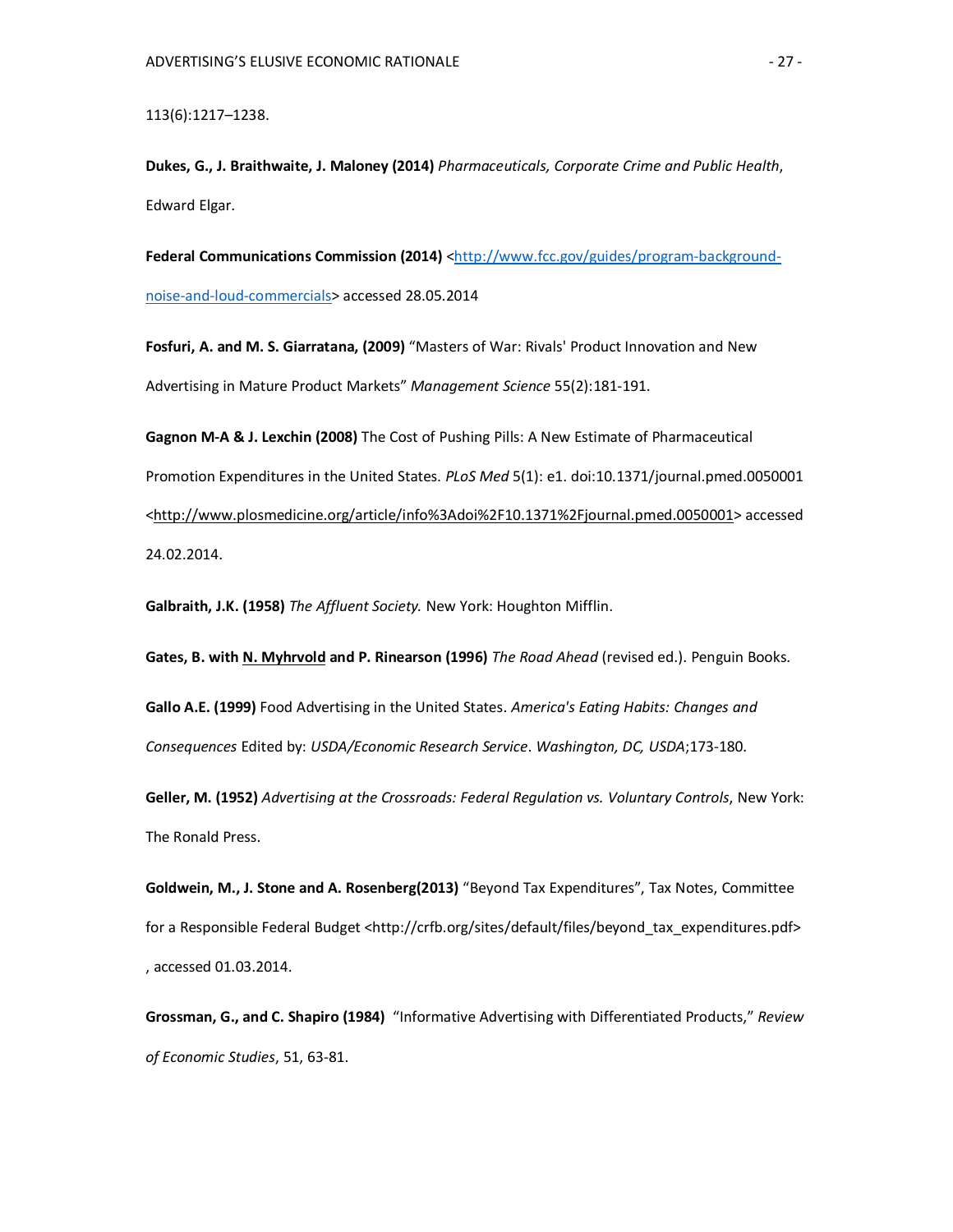**Grossman, V. (2008)** "Advertising, in-house R&D, and growth", *Oxford Economic Papers* 60, 168– 191.

**Hite, C., R .Hite and T. Minor (1991)** "Quality Uncertainty, Brand Reliance, and Dissipative Advertising", *Journal of the Academy of Marketing Science*, 19(2): 115-121.

**Horstmann, I. & G. MacDonald (2003)** "Is advertising a signal of product quality? Evidence from the compact disc player market, 1983-1992" *International Journal of Industrial Organization*, 21(3): 317- 345.

**Iwasaki, N., Y.Kudo, C.H. Tremblay and V.J Tremblay (2008)** "The Advertising–price Relationship: Theory and Evidence" *International Journal of the Economics of Business* 15(2): 149–167.

**Jung C. and B. Seldom (1995),** " The macro-economic relationship between advertising and consumption", Southern Economic Journal 62, 577-587.

**Kaldor, N. (1950)** 'The economic aspects of advertising', *Review of Economic Studies*, 18, 1-27 http://restud.oxfordjournals.org/content/18/1/1.full.pdf+html

**Kay, J. (1995)** *Foundations of Corporate Success*, Oxford, OUP.

**Kay, J. (1997)** "Lemon Economics" *The Financial Times*, March 14.

**Kopf, D., I. Torres & C. Enomoto (2011)** "Advertising's Unintended Consequence", *Journal of Advertising*, 40:4, 5-18.

**Lambin, J. J. (1976)** "*Advertising, Competition and Market Conduct" in Oligopoly Over Time*, Amsterdam: North Holland Publishing,

**Landes, W. M. & R.A. Posner (1987)** "Trademark Law: An Economic Perspective," Journal of Law and Economics, 30(2): 265-309.

**Mankiw N.G. and M. Whinston (1986)** "Free Entry and Social Inefficiency", *Rand Journal of Economics*, 17(Spring):48-58.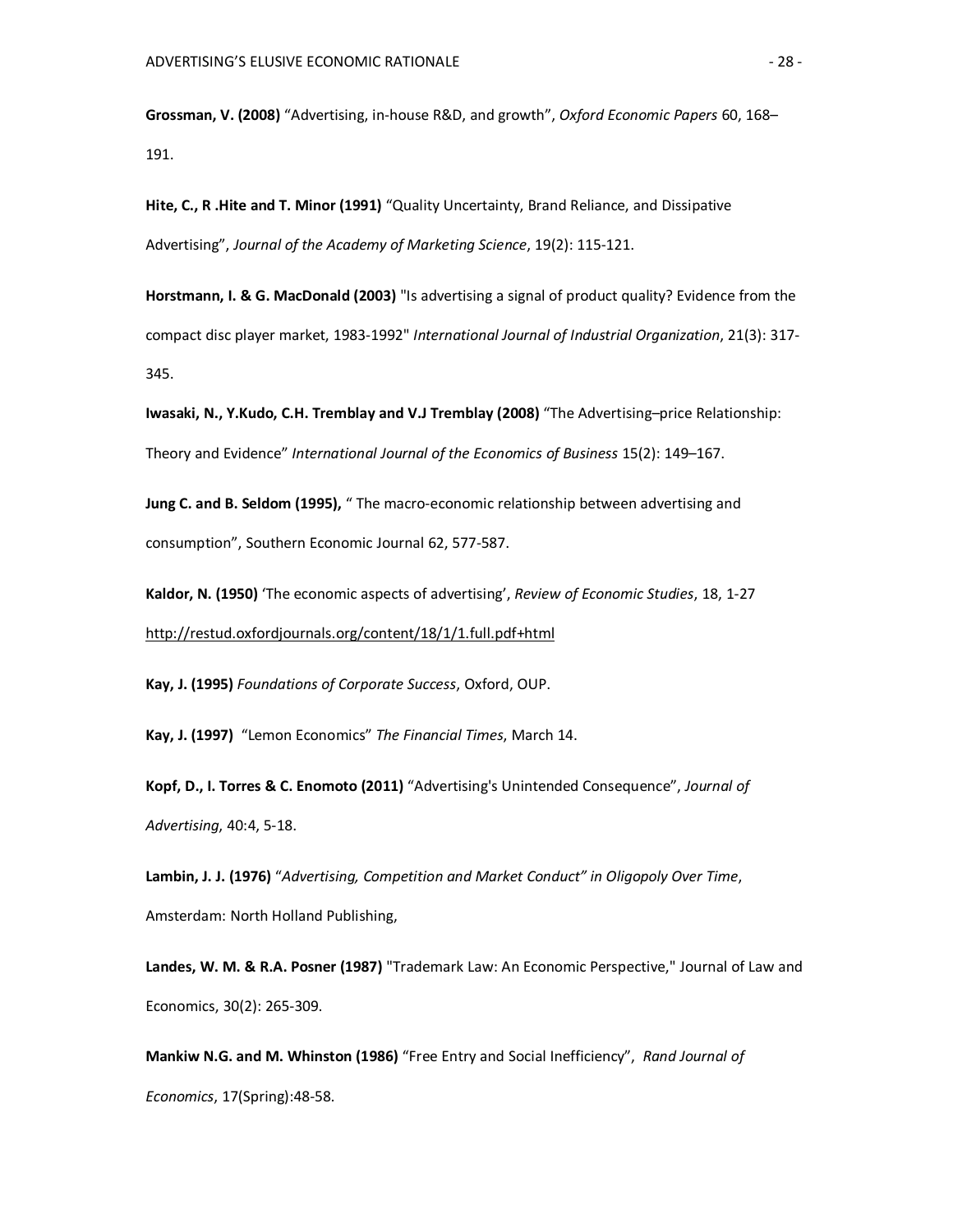**Market Logic (2014)** < http://www.marketlogicsoftware.com/neuromarketing > accessed 24.02.2014

**Marrano, M.G., J. Haskel and G. Wallis (2007)** "Intangible Investment and Britain's Productivity", *Treasury Economic Working Paper* No. 1, London, HM Treasury.

**Marshall, A. (1919)** *Industry and Trade: A Study of Industrial Technique and Business Organization; and of Their Influences on the Conditions of Various Classes and Nations*, London: MacMillan.

**Martin S (1993)** *Advanced Industrial Economics*, Oxford, Basil Blackwell.

**McCloskie D. (2010)** "Bourgeois dignity and liberty: why economics can't explain the modern world" MPRA paper 16805.

**McKinsey and Co. (2012)** "Advertising as an economic-growth engine: The new power of media in the digital age", March, available at:

<http://ovalordapublicidade.apan.pt/McKensey\_FinalAdvertising\_2012.pdf>, accessed 6.04.2014

**Mehta, A. (2000)** "Advertising attitudes and advertising effectives", *Journal of Advertising Research* May-June: 67-72.

**Meyerhoefer, C.D. and S.H. Zuvekas (2008)** "The Shape of Demand: What Does it Tell Us About Direct-to-Consumer Marketing of Antidepressants?" *The B.E. Journal of Economic Analysis & Policy*, 8(2) : 1-34.

**Molinari, B. and F. Turino, (2009)** , Advertising, Labor Supply and the Aggregate Economy: A Long Run Analysis (November 15, 2009). Working Papers 09.16, Universidad Pablo de Olavide, Department of Economics. . Available at SSRN: http://ssrn.com/abstract=1155466 or http://dx.doi.org/10.2139/ssrn.1155466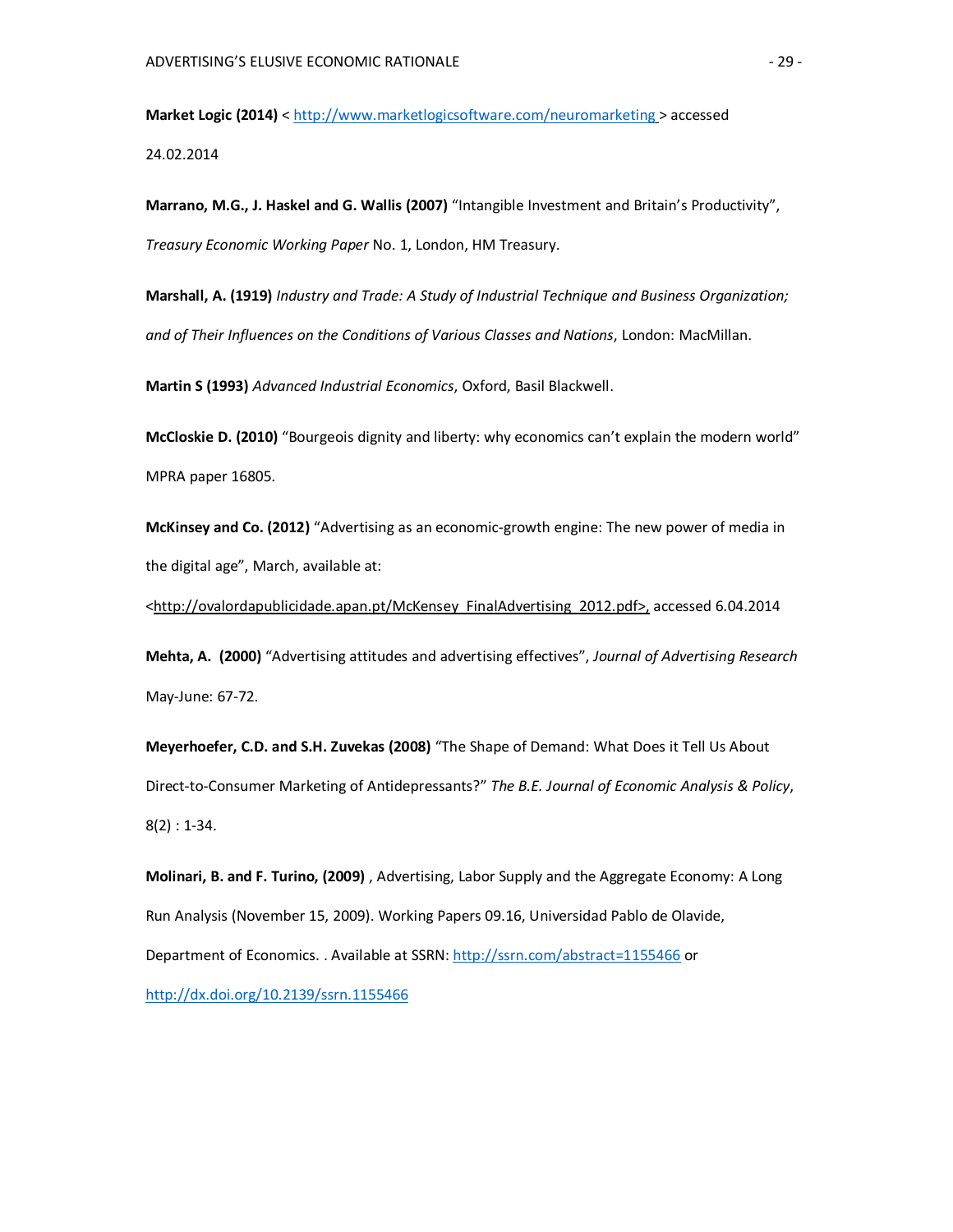**OFT (2010)** *The Consumer's view of the Advertising of Pricing Final Report*, Office of Fair Trading, London.

**Pagano U., Rossi M. A.** (2009) "The Crash of the Knowledge Economy", *Cambridge Journal of Economics* v. 33 pp. 665-683.

**Parker, R.S and C.E. Pettijohn (2003)** "Ethical Considerations in the Use of Direct-To-Consumer Advertising and Pharmaceutical Promotions: The Impact on Pharmaceutical Sales and Physicians", *Journal of Business Ethics* 48: 279–290.

**Pitelis, C.N. (1991)** "The effect of advertising and investment on aggregate profits", *Scottish Journal of Political Economy* 38(1), 32-40.

**Pratten, S. (2001)** "Coase on broadcasting, advertising and policy", *Cambridge Journal of Economics*  2001, 25, 617–638.

**Ramello, G.B. and F. Silva (2006)** "Appropriating signs and meaning: the elusive economics of trademark", *Industrial and Corporate Change*, 15(6): 937–963.

**Sandel M. (2012)** *What Money Can't Buy: the moral limits of markets,* London, Allen Lane.

**Schmalensee, R.** (1978) "A Model of Advertising and Product Quality," *Journal of. Political Economy*, 87, 485-504.

**Schlosser, A. S. Shavitt and A. Kanfer (1999)** "Survey of internet users' attitudes towards internet advertising", *Journal of Interactive Marketing*, 13(3):34-54.

**Shavitt, S., Lowrey, P. M. & Haefner, J. E. (1998)** "Public Attitudes Toward Advertising: More Favorable Than You Might Think" *Journal of Advertising Research*, July/August: 7–22.

**Singh, S, M. Utton and M. Waterson (1991)** "Entry-deterring strategies by established firms", Working Paper, Department of Economics, University of Reading, UK.